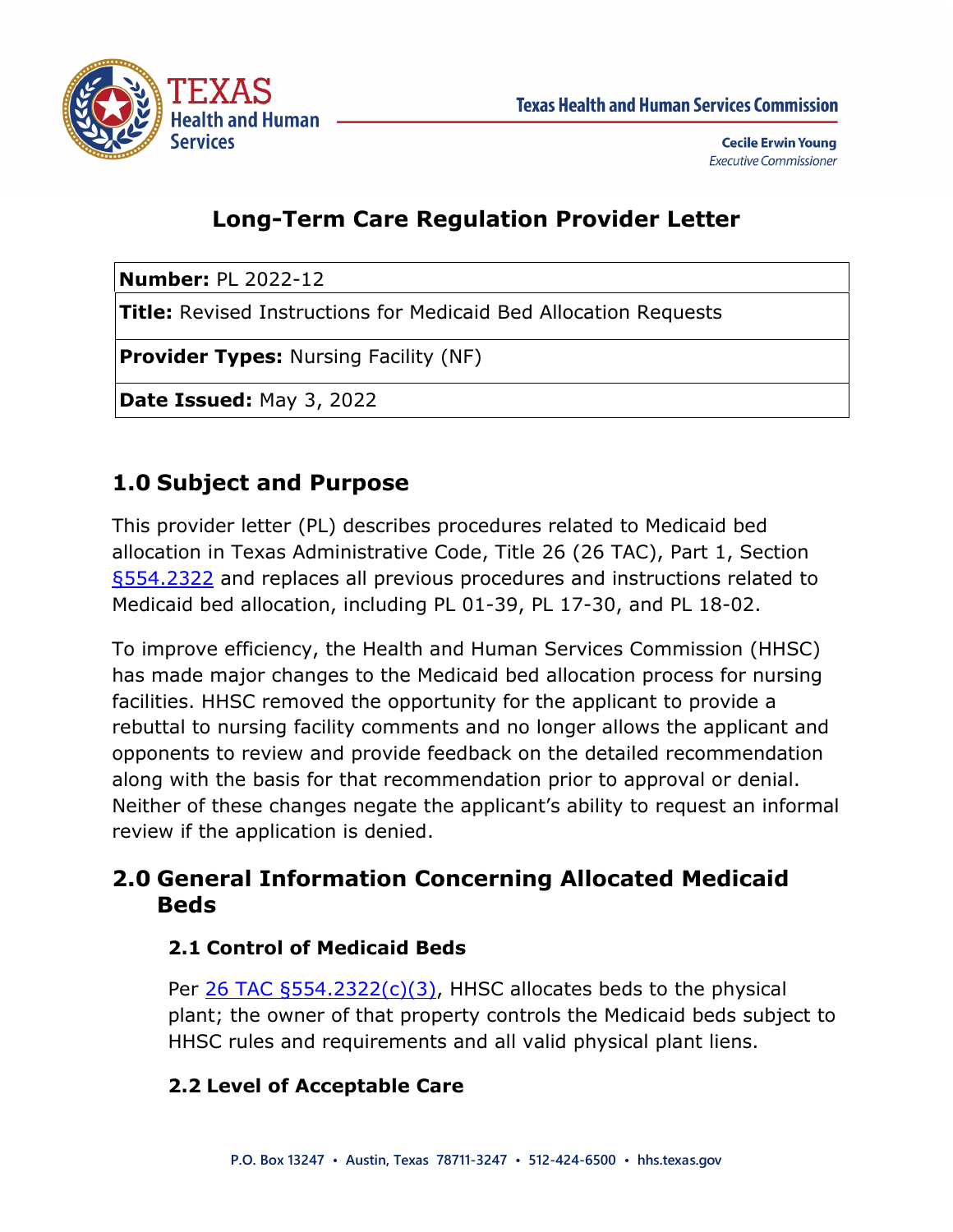HHSC determines whether a Medicaid bed allocation waiver or exemption applicant or a controlling person of a waiver or exemption applicant complies with level of acceptable care requirements in accordance with  $26$  TAC  $§554.2322(e)$ .

## **3.0 Medicaid Bed Waiver Application**

HHSC has updated the Medicaid bed waiver application, [Form 3709.](https://www.hhs.texas.gov/regulations/forms/3000-3999/form-3709-medicaid-bed-waiver-application-nursing-facilities) An applicant for a community needs, economically disadvantaged, small house, rural county, Alzheimer's, or high occupancy Medicaid bed waiver must complete the Form 3709 in accordance with HHSC instructions and submit it to HHSC in order to apply for a waiver to add Medicaid beds.

In addition to the requirement to complete and submit the updated waiver application form, the Medicaid bed allocation policies in sections 3.1 through 3.5 of this document apply.

## **3.1 High Occupancy Waiver**

The high occupancy waiver rules are found at 26 TAC [§554.2322\(h\)\(1\).](https://texreg.sos.state.tx.us/public/readtac$ext.TacPage?sl=R&app=9&p_dir=&p_rloc=&p_tloc=&p_ploc=&pg=1&p_tac=&ti=26&pt=1&ch=554&rl=2322) Instructions for submitting an application for a high occupancy waiver are included in the public notice posted in the *Texas Register* and in the Electronic State Business Daily that announces the open solicitation period. Per 26 TAC §554.2322(h)(1)(F), if multiple applicants are eligible for a high occupancy waiver at the end of the open solicitation period, the applicant who will receive the allocation of beds is chosen by an agency approved lottery selection process.

## **3.2 Community Needs Waiver**

The community needs waiver rules are found at [26 TAC](https://texreg.sos.state.tx.us/public/readtac$ext.TacPage?sl=R&app=9&p_dir=&p_rloc=&p_tloc=&p_ploc=&pg=1&p_tac=&ti=26&pt=1&ch=554&rl=2322)  [§554.2322\(h\)\(2\).](https://texreg.sos.state.tx.us/public/readtac$ext.TacPage?sl=R&app=9&p_dir=&p_rloc=&p_tloc=&p_ploc=&pg=1&p_tac=&ti=26&pt=1&ch=554&rl=2322) A community needs waiver is designed to meet the needs of communities that do not have reasonable access to acceptable nursing facility care. Rules applicable to community needs waivers do not define the term "community." HHSC considers a county to be a "community" except for the four most populous counties in Texas, which are Dallas, Tarrant, Bexar, and Harris counties. When the county is the community, HHSC considers countywide demographic, occupancy, and other relevant data during the community needs waiver review process.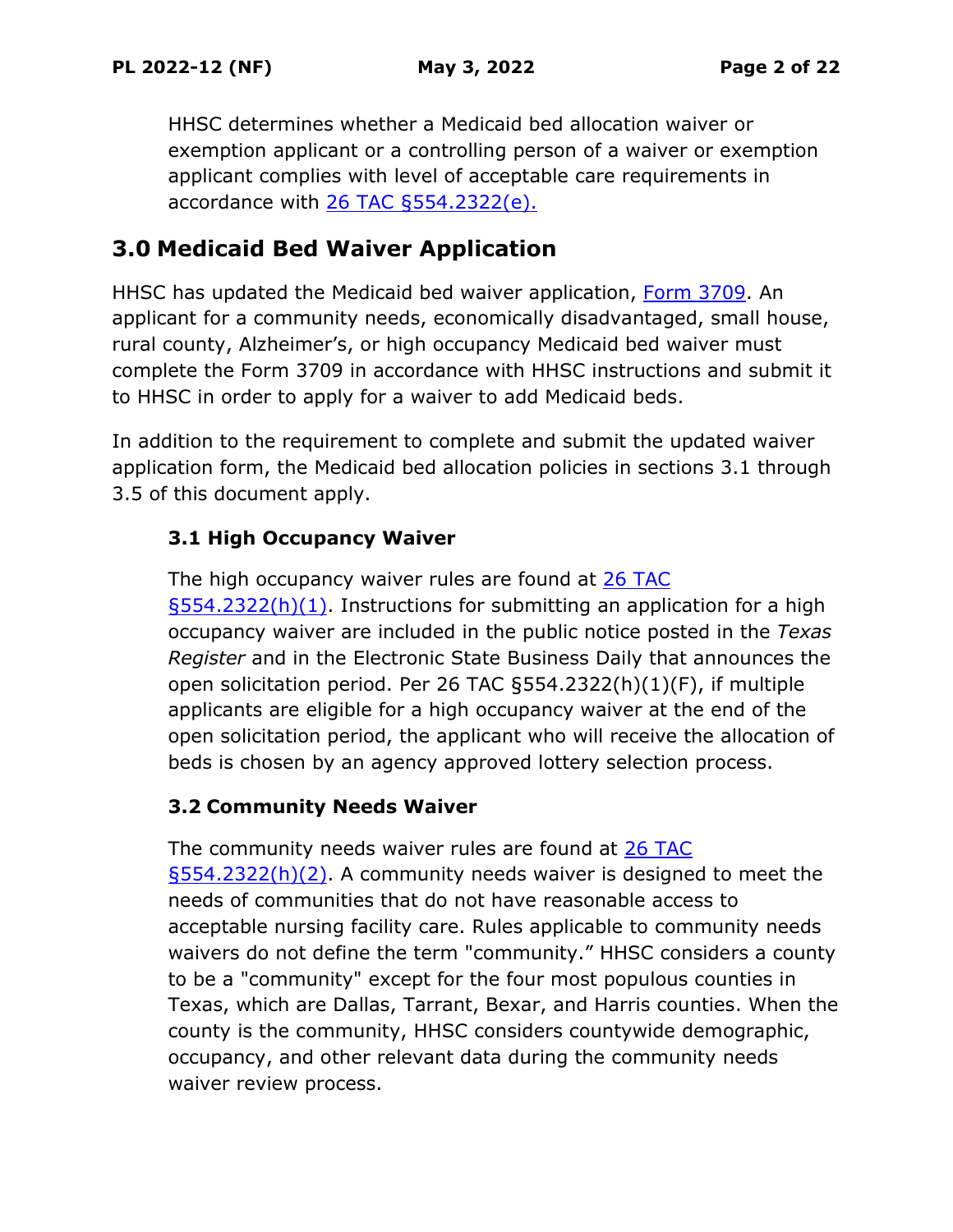HHSC considers a county commissioner's court precinct to be a "community" in the four most populous counties in Texas. In these counties, HHSC considers all factors relevant to the corresponding precinct during the community needs waiver review process.

An applicant also may select a specific city, municipality, or ZIP code within a county as a "community." In those cases, during the community needs waiver review process, HHSC considers demographic, occupancy, and other relevant data specific to the selected city, municipality, or ZIP code and the nearby surrounding area, including other nearby cities, municipalities, or ZIP codes, whether those cities, municipalities, or ZIP codes are located within the county or not.

## **3.3 Small House Waiver**

The small house waiver rules are found at  $26$  TAC  $5554.2322(h)(9)$ . A small house waiver is designed to promote the construction of smaller nursing facility buildings that provide a homelike environment. An applicant for a small house waiver must identify on the application the county in which the facility will be located. In addition, an applicant for a small house waiver in Dallas, Tarrant, Bexar, or Harris county must identify on the application the county commissioner's precinct in which the facility will be located. An applicant must also submit a schematic building plan of the proposed facility with sufficient detail to demonstrate the proposed project meets the requirements in 26 TAC §554.345.

HHSC does not approve more than 16 beds for a small house facility or for a household in a facility that is granted a small house waiver. HHSC approves the replacement or transfer of beds certified at a small house nursing facility only to another small house or household facility.

A facility that has Medicaid beds allocated under a small house waiver may apply for general Medicaid beds under another applicable exemption or waiver. HHSC does not count the beds allocated under a small house waiver in determining the allowable bed allocation increase for the non-small house Medicaid beds. For example, a 120 bed nursing facility with 60 small house waiver beds in the small house portion of the facility and 60 non-certified beds in a more traditional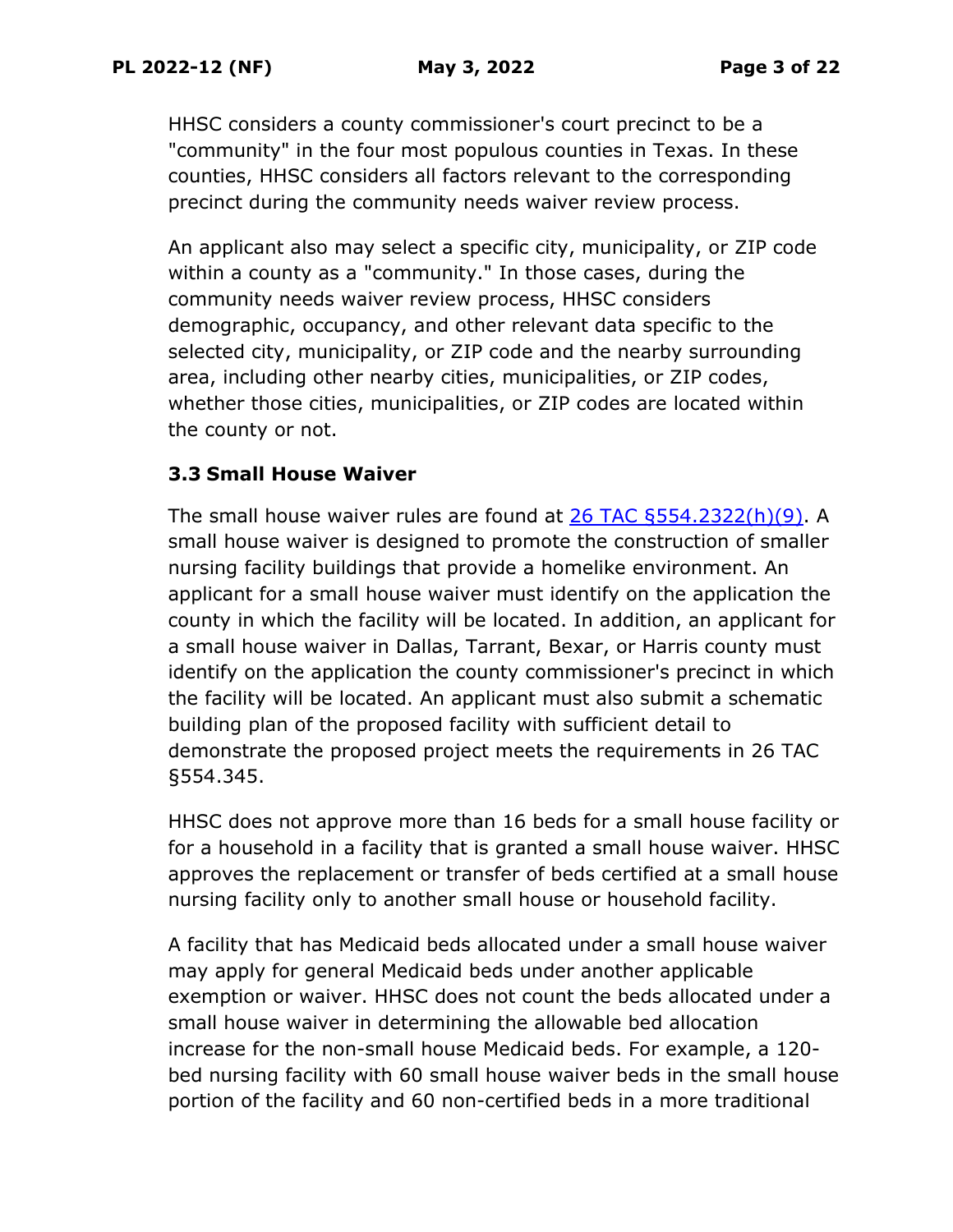portion of the facility would be eligible for an additional allocation of 10 percent of the 60 non-certified beds via the non-certified nursing facility exemption.

## **3.4 Economically Disadvantaged Waiver**

The economically disadvantaged waiver rules are found at [26 TAC](https://texreg.sos.state.tx.us/public/readtac$ext.TacPage?sl=R&app=9&p_dir=&p_rloc=&p_tloc=&p_ploc=&pg=1&p_tac=&ti=26&pt=1&ch=554&rl=2322)  [§554.2322\(h\)\(4\).](https://texreg.sos.state.tx.us/public/readtac$ext.TacPage?sl=R&app=9&p_dir=&p_rloc=&p_tloc=&p_ploc=&pg=1&p_tac=&ti=26&pt=1&ch=554&rl=2322) The economically disadvantaged waiver is designed to meet the needs of residents of ZIP codes located in communities where a majority of residents have an average income below the countywide average income and do not have reasonable access to acceptable nursing facility care. HHSC considers demographic, occupancy, and other relevant data specific to the selected ZIP code during the economically disadvantaged waiver review process. An applicant for an economically disadvantaged waiver must demonstrate that the ZIP code in which the new nursing facility will be constructed has a population with an income that is at least 20 percent below the average income of the county according to the most recent U.S. census or more recent census projection.

## **3.5 Rural County Waiver**

The rural county waiver rules are found at [26 TAC §554.2322\(h\)\(7\).](https://texreg.sos.state.tx.us/public/readtac$ext.TacPage?sl=R&app=9&p_dir=&p_rloc=&p_tloc=&p_ploc=&pg=1&p_tac=&ti=26&pt=1&ch=554&rl=2322) A rural county waiver is designed to meet the needs of rural areas of the state that do not have reasonable access to acceptable nursing facility care. A county with a population 100,000 or less, according to the most recent census, and no more than two Medicaid-certified nursing facilities may apply for a rural county waiver. HHSC considers county wide demographic, occupancy, and other relevant data submitted by the commissioner's court during the rural county waiver review process.

# **4.0 General Policies for Waivers**

The guidance in this PL applies only to the waivers described in section 3.0. The TAC describes the procedures for requesting other types of waivers. These additional waivers are the criminal justice waiver, state veterans' home waiver, Alzheimer's waiver, teaching nursing facility waiver, and high occupancy waiver. For more information concerning these waivers, please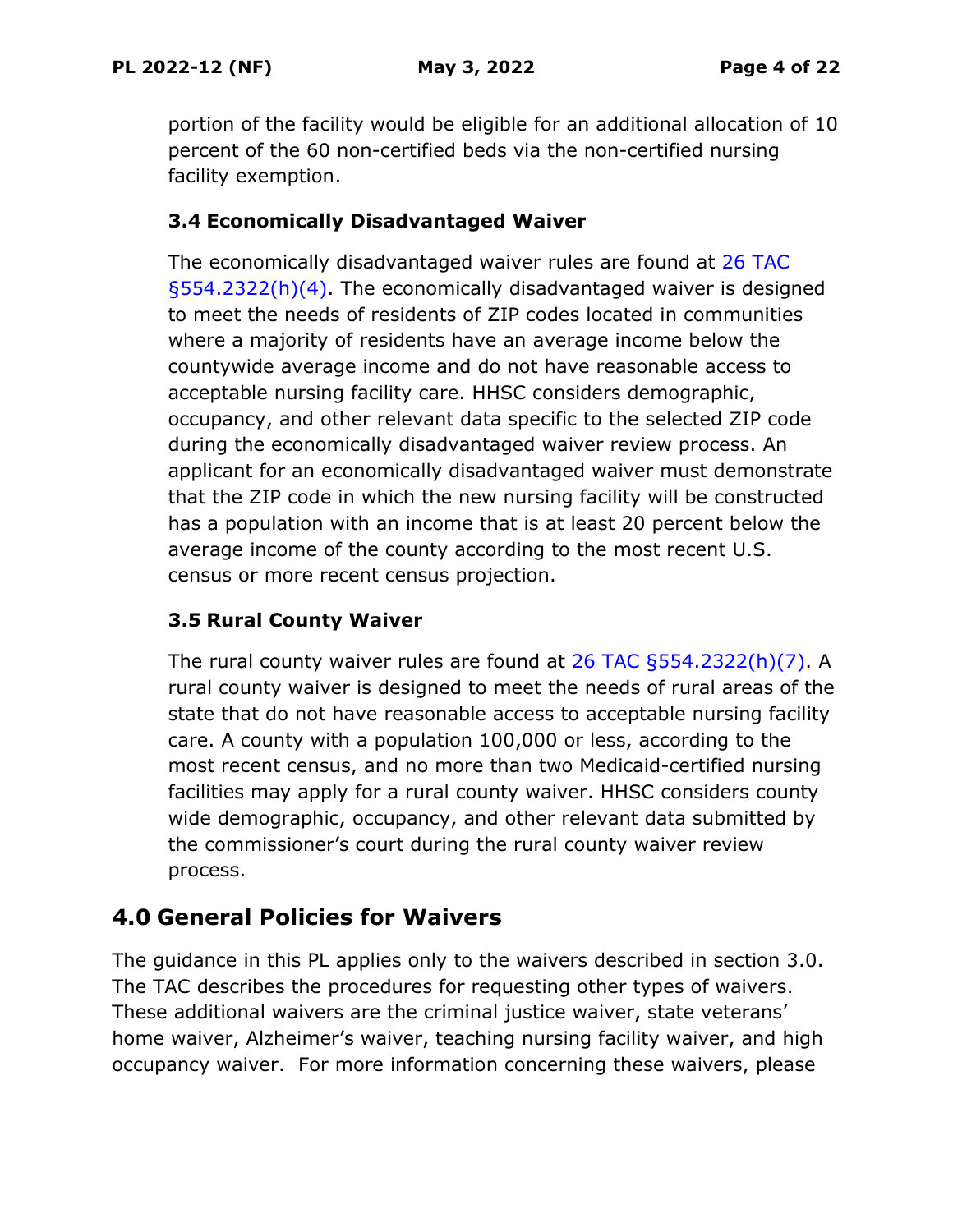contact the HHSC Licensing and Credentialing section at Medicaid Bed Allocation@hhs.texas.gov or call 512-438-2630 Option 4.

## **4.1 Receipt of Waiver Application by HHSC**

Per 26 TAC  $$554.2322(q)(5)$ , the HHSC Long-term Care Regulation Licensing and Credentialing section processes most waiver applications in the order in which they are received. For purposes of this rule, Licensing and Credentialing receives an application when it takes delivery of:

- a completed application form; and
- any additional information the waiver type requires, such as a demographic study, documentation of substantial community support for a new NF or additional Medicaid beds, or a schematic building plan of the proposed small house NF.

HHSC processes rural county waivers, small house waivers, and high occupancy waivers after the application is complete and not in the order received relative to other waiver types. Per [26 TAC](https://texreg.sos.state.tx.us/public/readtac$ext.TacPage?sl=T&app=9&p_dir=F&p_rloc=203285&p_tloc=14966&p_ploc=1&pg=2&p_tac=&ti=26&pt=1&ch=554&rl=2322)  [§554.2322\(g\)\(6\)](https://texreg.sos.state.tx.us/public/readtac$ext.TacPage?sl=T&app=9&p_dir=F&p_rloc=203285&p_tloc=14966&p_ploc=1&pg=2&p_tac=&ti=26&pt=1&ch=554&rl=2322) HHSC gives priority to a small house waiver application over a pending community needs waiver application submitted for the same county. If approved, HHSC includes the small house facility beds when determining the need for a community needs waiver.

Licensing and Credentialing considers an application for a community needs waiver, an economically disadvantaged waiver, or a small house waiver withdrawn if it is not completed within 90 days after submission.

## **4.2 Notice to Other NFs of Receipt of Application**

When Licensing and Credentialing receives an application for a community needs, economically disadvantaged, or small house waiver, Licensing and Credentialing notifies by mail or email all NFs in the county or, in the four most populous counties, the county commissioner's precinct that:

• Licensing and Credentialing has received a waiver application;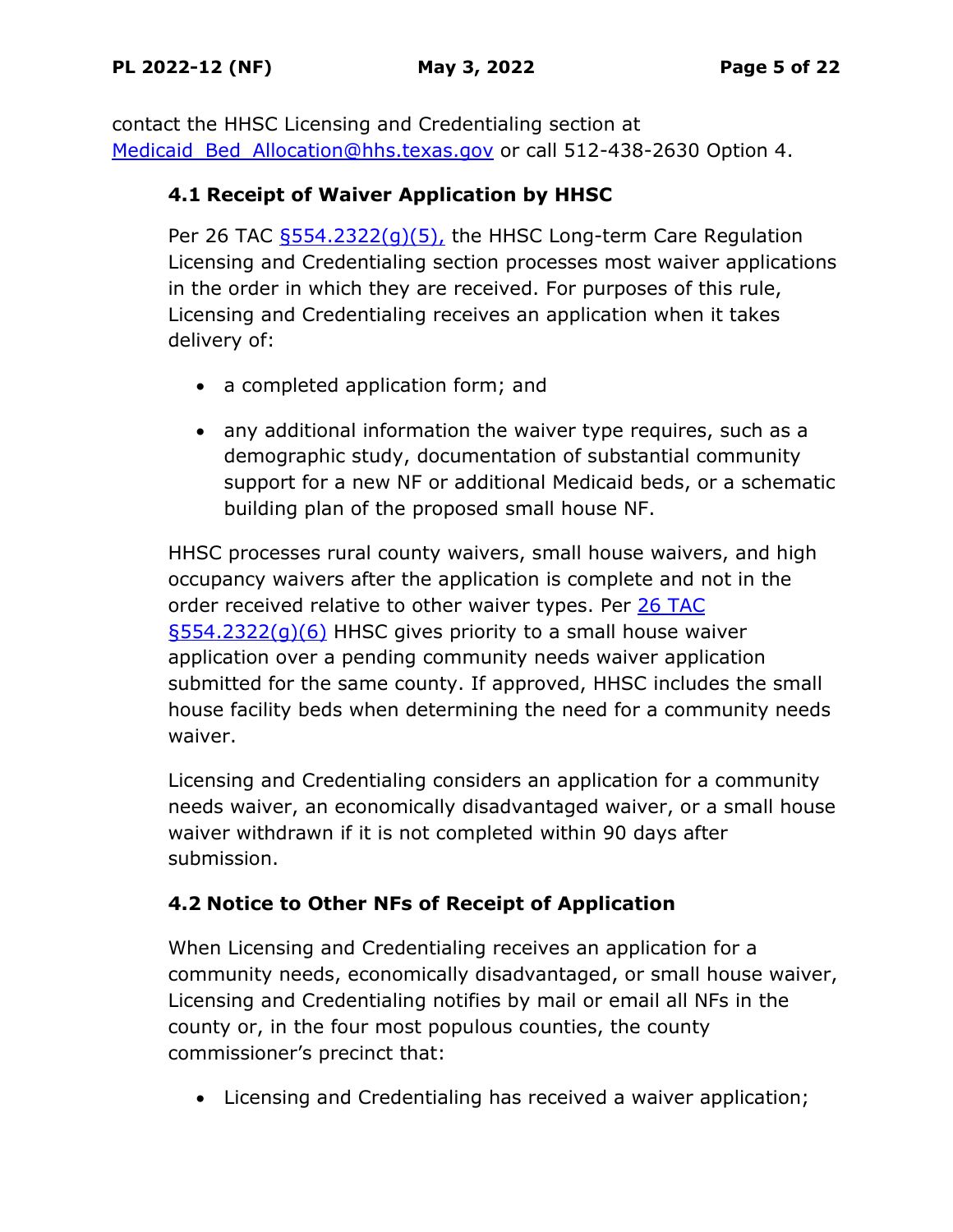- a NF or its representative may request copies of the application documents via an open records request; and
- a NF or its representative may comment on the application.

#### **4.3 Comments on a Waiver Application**

If a notified NF has comments on a waiver application, the NF or its representative may submit information and data regarding the application. Licensing and Credentialing must receive this information in writing no later than 30 calendar days after the date of the notification provided by Licensing and Credentialing. Licensing and Credentialing may extend the 30-day response time at its discretion. Licensing and Credentialing will not consider comments from a NF that failed to submit timely comments unless an extension has been granted which would apply to all NFs notified.

#### **4.4 Recommendation for Action on Application**

Licensing and Credentialing reviews information relevant to the waiver application and makes a final recommendation on whether to grant the waiver. HHSC then makes a final decision and sends notice of approval or denial to the waiver applicant and opponents. A waiver applicant that is denied a waiver may request an informal review of the denial in accordance with  $26$  TAC  $\S554.2322(k)$ .

If a county commissioner's court in a rural county recommends that HHSC issue a rural county waiver to a person or entity the court selects in accordance with  $26$  TAC  $5554.2322(h)(7)$ , the selectee must complete and submit the new waiver application form but the application is not subject to the waiver opposition process described above.

## **4.5 Assignment of Waivers**

Under 26 TAC  $\S554.2322(q)(2)$ , a waiver recipient may ask HHSC to assign a waiver under certain circumstances. A waiver recipient may request HHSC approval of only one assignment, and the assignee must meet the level of acceptable care requirements.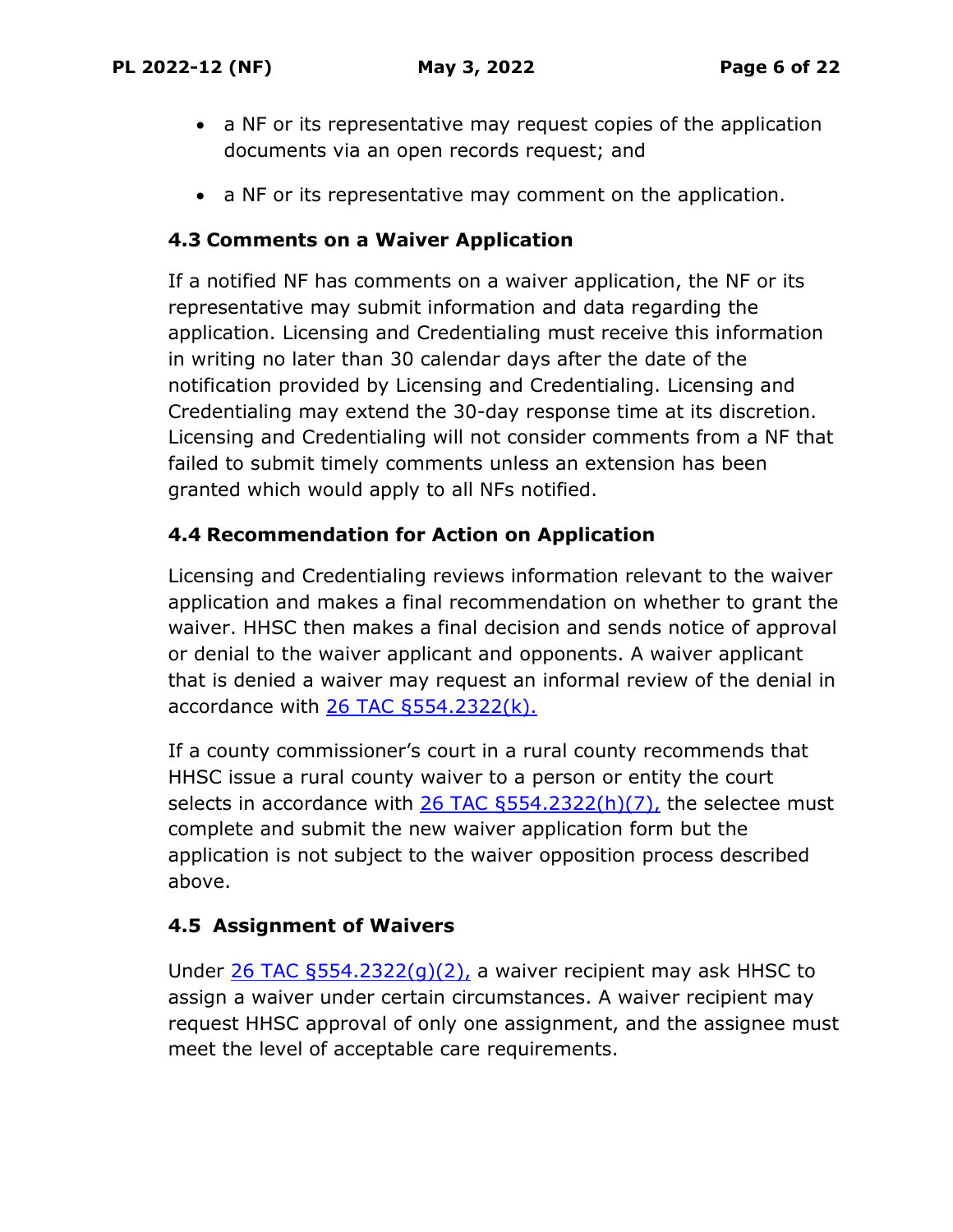A request for an assignment must include a copy of each agreement and document related to the assignment. Both parties to the assignment must attest that all agreements and documents directly or indirectly related to the assignment have been disclosed. Financial terms or terms related to the purchase price, if any, of the waiver assignment transaction between the parties may not be redacted from the documents.

Under 26 TAC  $\S554.2322(g)(2)(A)$ , the assignee must not have an owner or controlling person who was not an owner or controlling person of the waiver recipient. A waiver recipient entity may remove a controlling person from ownership of the entity, but the waiver recipient entity must not add an owner after the waiver is approved by HHSC. A change to the ownership of the waiver recipient entity or the waiver assignment entity must be reported to HHSC.

To establish compliance with 26 TAC §554.2322(g)(2)(A), a request for a waiver assignment must also include documentation showing that the individuals who were originally granted the waiver or the individuals who owned an entity when the entity was originally granted a waiver are the majority owners and have management control over the assignee entity. However, submitting only evidence that the individuals who were originally granted the waiver or the individuals who owned the entity when the entity was originally granted the waiver are the majority owners of the assignee entity is not sufficient to comply with the requirement. The request must also include documentation showing majority control over the assignee entity.

In addition to reviewing the evidence provided by the waiver recipient to show compliance with the assignment requirements, HHSC will confirm compliance with the Secretary of State when the waiver assignment request is submitted for HHSC approval and again when the license and certification application is submitted to HHSC to ensure that the ownership and control circumstances reported during the assignment transaction remain unchanged. HHSC will also confirm whether the assignee meets the level of acceptable care requirements at the time of the assignment. Failure to comply with these waiver assignment requirements is grounds to deny an assignment request. HHSC, at its sole discretion, may invalidate an assignment if HHSC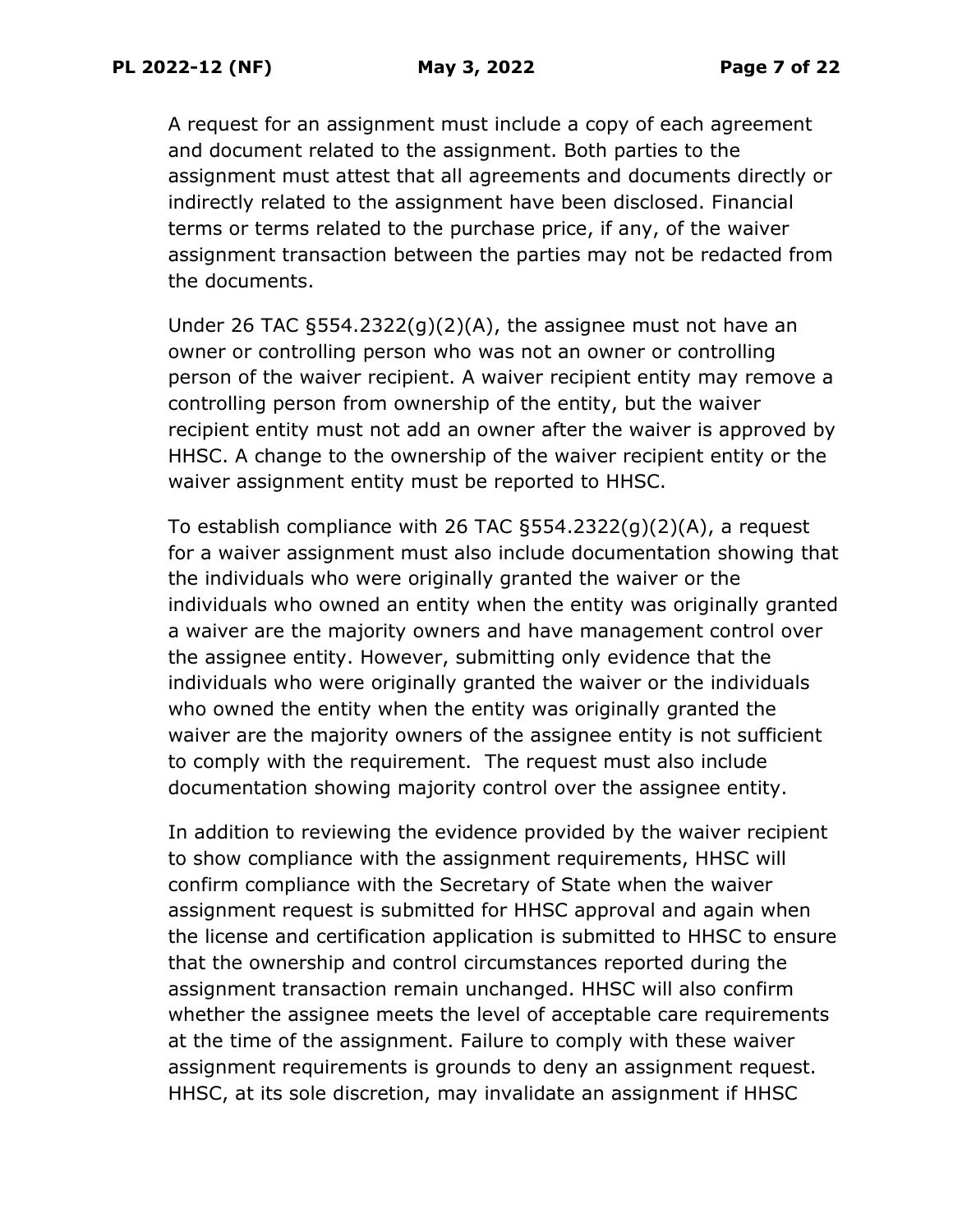determines an assignment was approved on the basis of false information or the assignor or assignee failed to disclose all documents directly or indirectly related to the assignment.

# **5.0 Security Bond, Letter of Credit**

An applicant that is granted a high occupancy waiver, community needs waiver, economically disadvantaged waiver, rural county waiver, or small house waiver must provide to HHSC a performance bond, a surety bond, or an irrevocable letter of credit in the amount of \$500,000 payable to HHSC. The purpose of the bond or letter of credit is to ensure that the Medicaid beds granted to the applicant under the waiver are certified within the time periods required by  $26$  TAC  $5554.2322(i)(4)(G)$ , including any extensions granted under [26 TAC §554.2322\(i\)\(6\).](https://texreg.sos.state.tx.us/public/readtac$ext.TacPage?sl=T&app=9&p_dir=F&p_rloc=203285&p_tloc=59590&p_ploc=44738&pg=5&p_tac=&ti=26&pt=1&ch=554&rl=2322) HHSC will revoke a waiver if the performance bond, surety bond, or irrevocable letter of credit is not provided within 90 days after HHSC approves the waiver application. No extensions will be granted. A bond or letter of credit must remain in place until the new beds are licensed and certified. It is the applicant's responsibility to provide updated documents prior to the expiration of the performance bond, surety bond, or irrevocable letter of credit. Failure to maintain an active performance bond, surety bond, or irrevocable letter of credit is basis for HHSC to revoke the waiver.

# **6.0 Construction Benchmarks**

A recipient of a waiver or replacement exemption must provide HHSC with evidence of compliance with the time limits and extensions per 26 [TAC](https://texreg.sos.state.tx.us/public/readtac$ext.TacPage?sl=T&app=9&p_dir=F&p_rloc=203285&p_tloc=59590&p_ploc=44738&pg=5&p_tac=&ti=26&pt=1&ch=554&rl=2322)  [§554.2322\(i\)\(4\)](https://texreg.sos.state.tx.us/public/readtac$ext.TacPage?sl=T&app=9&p_dir=F&p_rloc=203285&p_tloc=59590&p_ploc=44738&pg=5&p_tac=&ti=26&pt=1&ch=554&rl=2322) on or before the due date. The applicant may request an extension of the time limits by sending an email to Medicaid Bed Allocation@hhs.texas.gov. The applicant must substantiate every element of its extension request with evidence of good faith efforts to meet the benchmark and construction deadlines or evidence that delays were beyond the applicant's control. Failure to provide documentation or request an extension on or before the due date may result in the revocation of the waiver or replacement exemption. HHSC at its sole discretion approves or denies the request for an extension.

The construction benchmarks are as follows:

• Land Under Contract - the land must be under contract within 12 months after HHSC approves the waiver or replacement.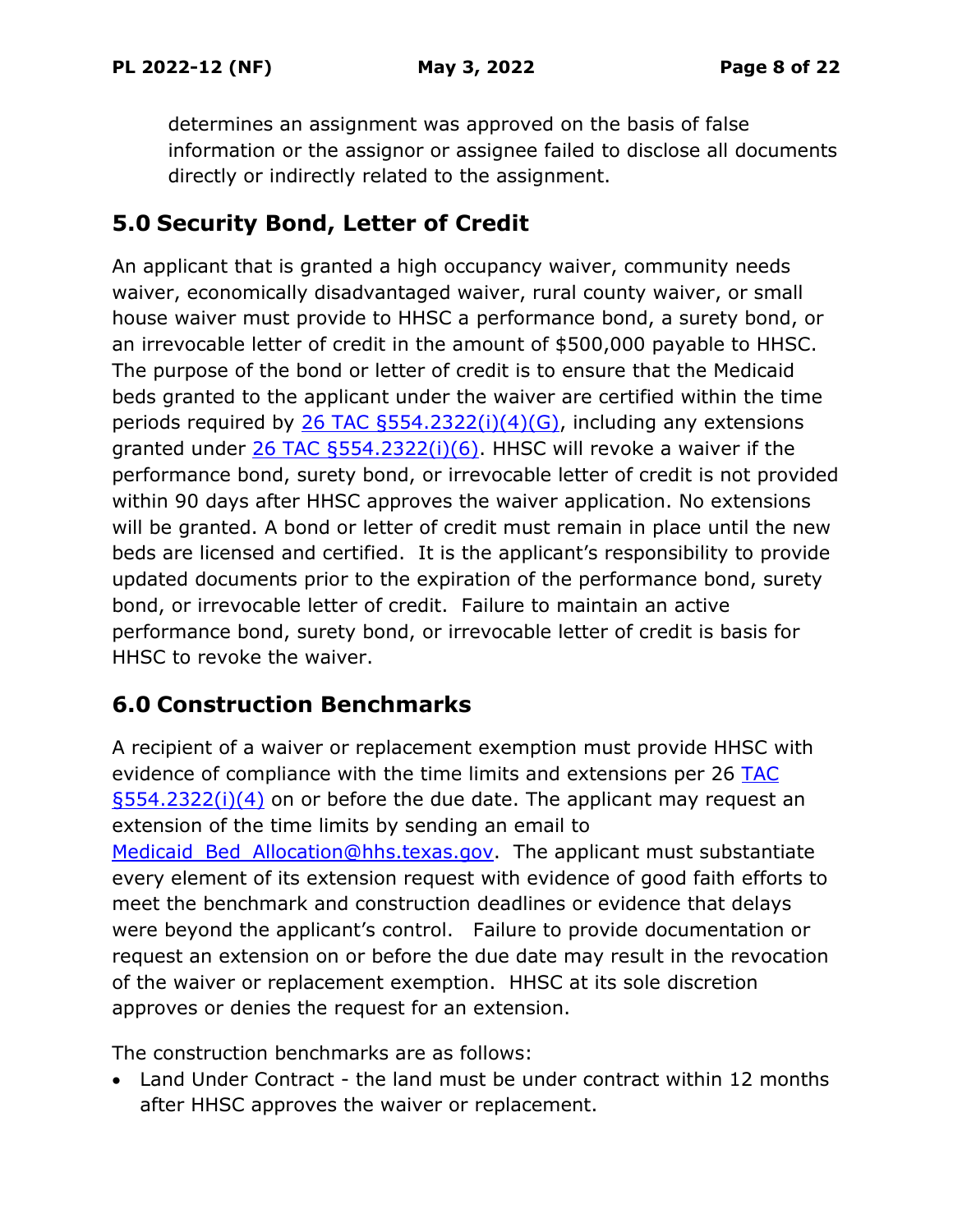- An architect or engineer must be under contract to prepare final construction documents within 15 months after HHSC approves the waiver or replacement.
- The facility's preliminary plans must be completed within 18 months after HHSC approves the waiver or replacement.
- The land must be purchased and a progress report submitted to HHSC within 24 months after HHSC approves the waiver or replacement.
- Entitlements, including municipality, planning and zoning, building permit, and the facility's foundation must be completed within six months after land purchase or 30 months after HHSC approves the waiver or replacement, whichever is later.
- Facility construction must be active and ongoing, as evidenced by a construction progress report submitted to HHSC, within 12 months after land purchase or 36 months after HHSC approves the waiver or replacement, whichever is later.
- The facility must be constructed, licensed, and certified within 18 months after land purchase or 42 months after HHSC approves the waiver or replacement, whichever is later.

# **7.0 Exemptions**

HHSC may grant an exemption from the requirements in §554.2322(d) relating to control of beds. All exemption actions must comply with the requirements in 26 TAC §554.2322(f) and with requirements of the Centers for Medicare and Medicaid Services (CMS) regarding bed capacity increases and decreases. When a bed allocation exemption is approved, the licensee must comply with the requirements in 26 TAC §554.201 of this chapter (relating to Criteria for Licensing) at the time of licensure and Medicaid certification of the new beds or nursing facility.

## **7.1 Replacement Exemption**

The replacement exemption rules are found at [26 TAC](https://texreg.sos.state.tx.us/public/readtac$ext.TacPage?sl=R&app=9&p_dir=&p_rloc=&p_tloc=&p_ploc=&pg=1&p_tac=&ti=26&pt=1&ch=554&rl=2322)   $\S$ 554.2322(f)(1). Replacement exemptions are for the construction of one or more new nursing facilities only. Once Medicaid beds are put into replacement status they cannot be certified at an existing facility. The replacement nursing facility must be located in the same county in which the Medicaid beds currently are allocated. Requests for replacement exemptions must be submitted via email to Medicaid Bed Allocation@hhs.texas.gov.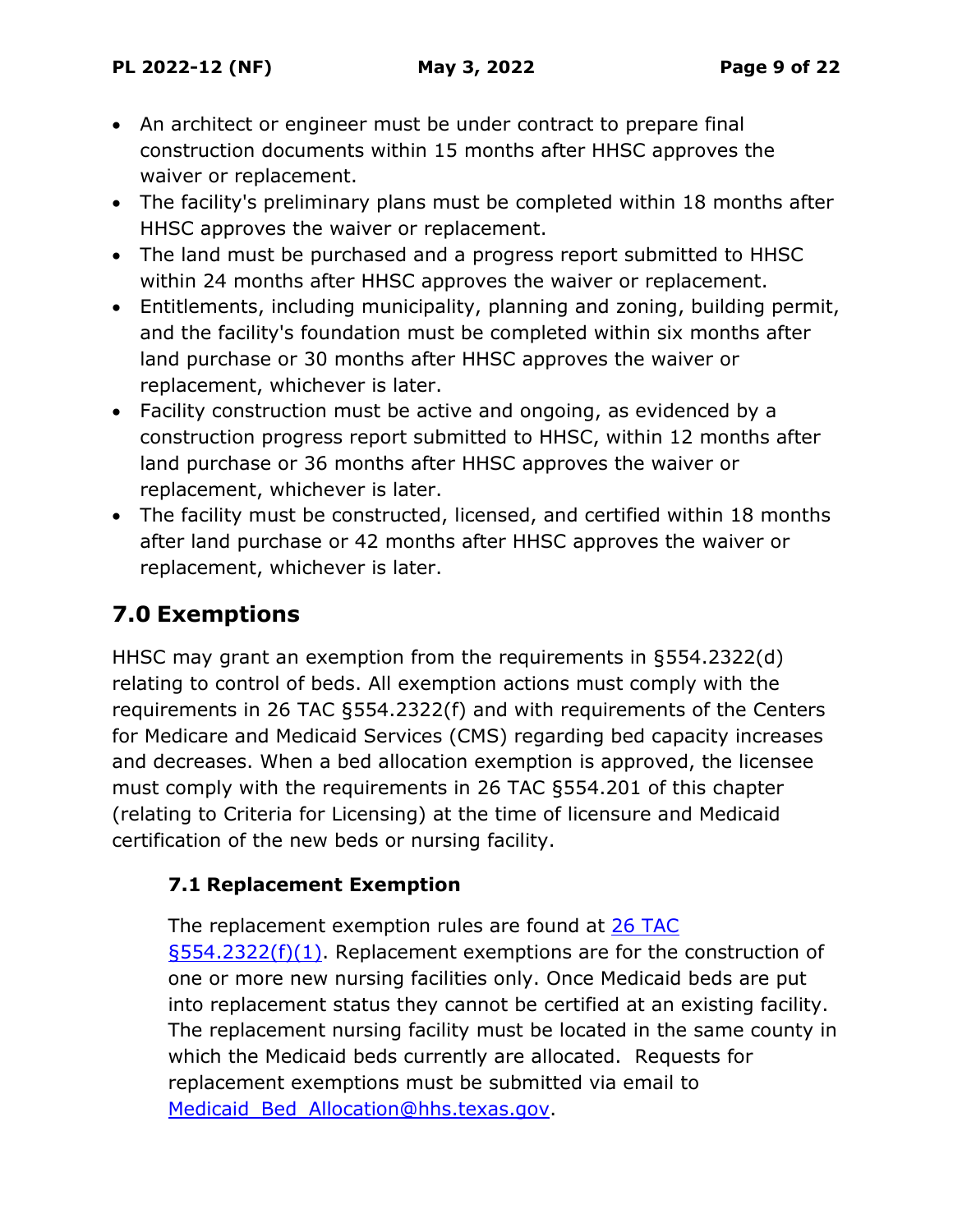#### **7.2 High Occupancy Exemption**

The high-occupancy exemption rules are found at 26 TAC §554.2322(f)(3). If a nursing facility qualifies for a high-occupancy exemption, it may request up to a 10% increase in its Medicaid bed allocation via [Form 3711.](https://www.hhs.texas.gov/sites/default/files/documents/laws-regulations/forms/3711/3711.pdf) To qualify for a high occupancy exemption, a nursing facility must demonstrate that it has had an occupancy rate of at least 90 percent for nine of the 12 months prior to the application. A nursing facility may not rely on data for any month before a previous increase. See the following two examples:

A nursing facility submits a request for additional Medicaid beds on February 15, 2020 to become effective on April 1, 2020. The request demonstrates that the nursing facility had an occupancy rate of at least 90 percent in seven of the 12 months preceding the request. The nursing facility assumed its bed occupancy data for February and March 2020 would demonstrate a rate of over 90 percent when it sent the request. HHSC will deny the nursing facility's request because at the time of the request the data did not demonstrate the required occupancy rate for at least nine months prior to the application. HHSC will not hold the request until the February and March data is reported.

A nursing facility submits a request for additional Medicaid beds on February 15, 2020, to become effective on April 1, 2020. The nursing facility's last allocation increase became effective on July 1, 2019. The nursing facility submitted nine consecutive months of data that reflected at least 90 percent occupancy, including two months of data that preceded the July 1, 2019 Medicaid bed increase, May and June 2019. HHSC will deny the nursing facility's request because occupancy data from months prior to the last allocation increase cannot be used in calculations for future allocation increases. Only occupancy data from months following an allocation increase can be used in requests for subsequent allocation increases.

## **7.3 Non-Certified Nursing Facility Exemption**

The rules for the non-certified nursing facilities exemption are found at 26 TAC  $\S 554.2322(f)(4)$ . Licensed nursing facilities that do not have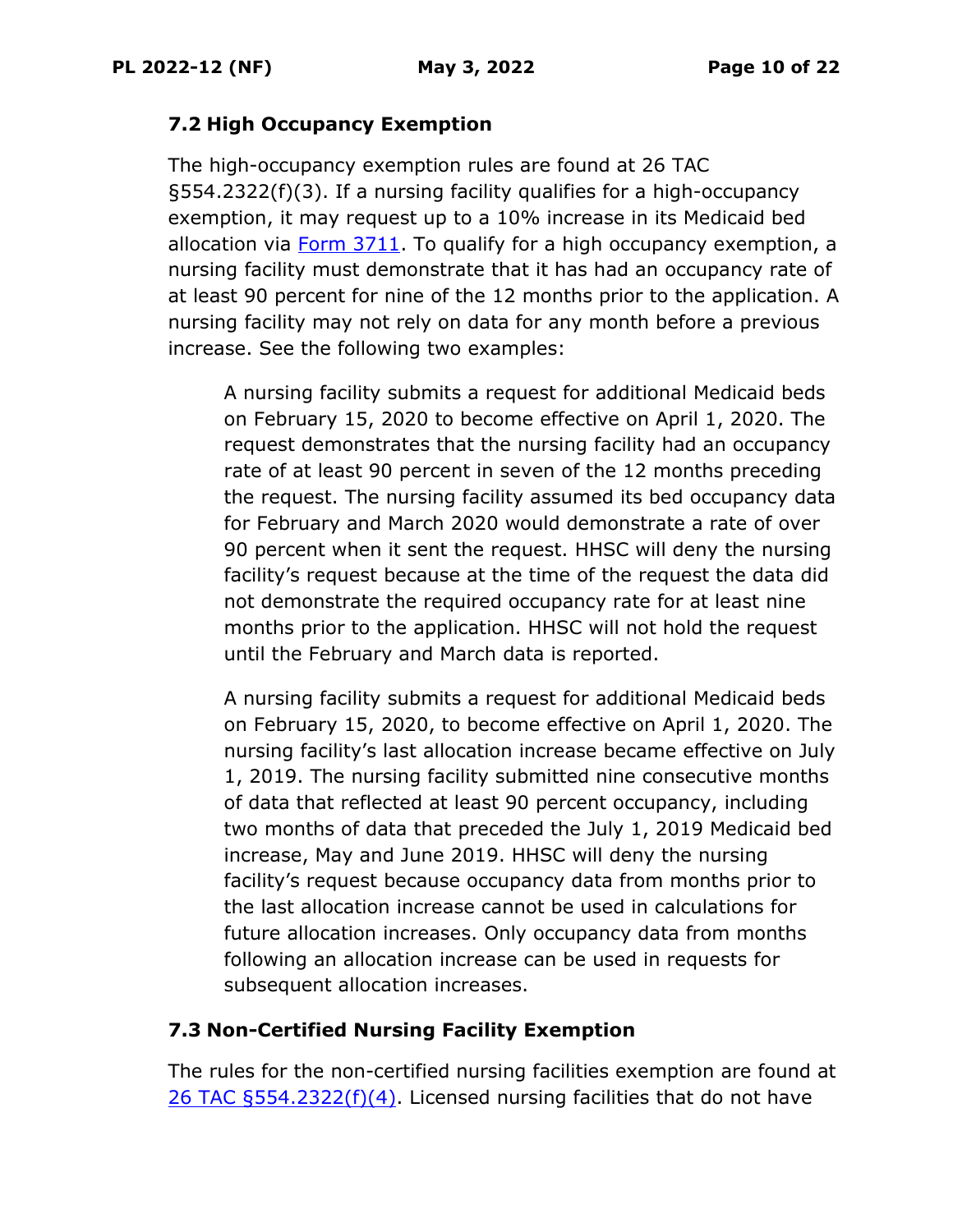Medicaid-certified beds may apply to HHSC for an initial allocation of Medicaid beds by submitting [Form 3711](https://www.hhs.texas.gov/sites/default/files/documents/laws-regulations/forms/3711/3711.pdf) to

Medicaid Bed Allocation@hhs.texas.gov. The application for Medicaid beds may be for no more than 10 percent, rounded to the nearest whole number, of the facility's licensed nursing facility beds (e.g., 10.4 would equal 10 and 10.5 would equal 11).

## **7.4 Spend-Down Medicaid Beds Exemption**

The rules for the spend-down Medicaid bed exemption are found at 26 [TAC §554.2322\(f\)\(6\).](https://texreg.sos.state.tx.us/public/readtac$ext.TacPage?sl=T&app=9&p_dir=F&p_rloc=203285&p_tloc=14966&p_ploc=1&pg=2&p_tac=&ti=26&pt=1&ch=554&rl=2322) Medicaid-certified nursing facilities may apply to HHSC for temporary spend-down Medicaid beds for residents who have "spent down" their resources to become eligible for Medicaid, but for whom no Medicaid bed is available. HHSC approval of spend-down Medicaid beds allows a nursing facility to exceed temporarily its allocated Medicaid bed capacity. Medicaid-certified facilities must submit Form 3712 to Medicaid Bed Allocation@hhs.texas.gov to request a spend-down bed. To qualify for a spend-down Medicaid bed, a nursing facility must meet the following requirements.

- The applicant nursing facility must have a Medicaid contract with a Medicaid bed capacity of at least 10 percent of licensed capacity of the facility.
- All Medicaid- or dually-certified beds must be occupied by Medicaid or Medicare recipients at the time of application.
- The resident for whom the spend-down bed is requested:
	- o must not have been eligible for Medicaid at the time of the resident's most recent admission to the nursing facility; and
	- o must have been a resident of the nursing facility for at least the immediate three months before becoming eligible for Medicaid, excluding hospitalizations.

## **7.5 Transfer of Medicaid Beds**

The rules for the transfer of Medicaid beds are found at [26 TAC](https://texreg.sos.state.tx.us/public/readtac$ext.TacPage?sl=R&app=9&p_dir=&p_rloc=&p_tloc=&p_ploc=&pg=1&p_tac=&ti=26&pt=1&ch=554&rl=2322)  [§554.2322\(f\)\(2\).](https://texreg.sos.state.tx.us/public/readtac$ext.TacPage?sl=R&app=9&p_dir=&p_rloc=&p_tloc=&p_ploc=&pg=1&p_tac=&ti=26&pt=1&ch=554&rl=2322) An applicant may request to transfer allocated Medicaid beds certified or previously certified to another physical plant within the same county.

The applicant must own the physical plant where the beds are allocated, or the applicant must provide: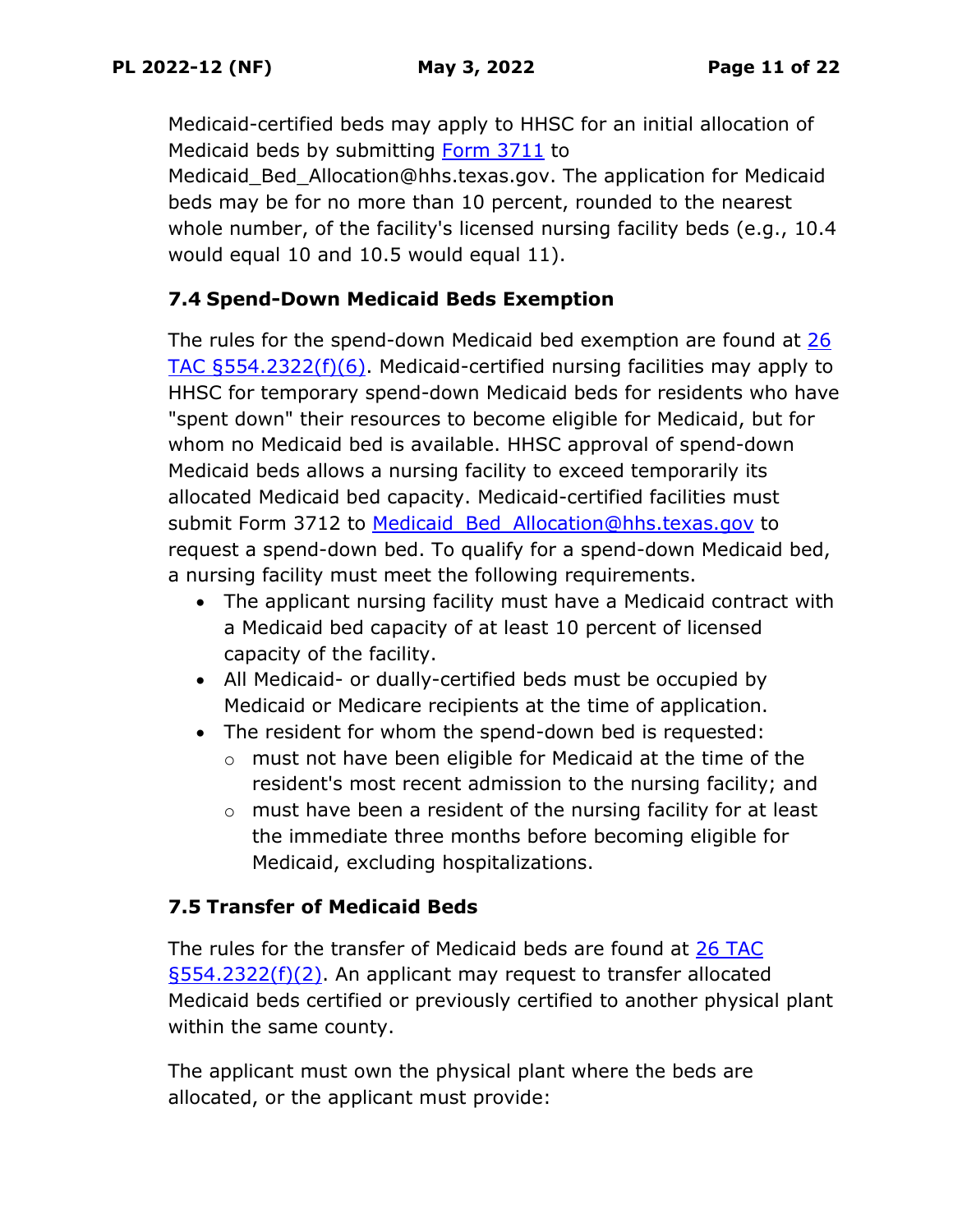- a valid Medicaid bed transfer agreement that specifies the number of additional Medicaid beds the applicant is requesting HHSC allocate to the receiving nursing facility; or
- a valid Medicaid bed assignment that specifies the number of additional Medicaid beds the applicant is requesting HHSC allocate to the receiving nursing facility.

If the Medicaid beds are allocated to a specific physical plant, the applicant must obtain and submit written approval from the property owner and, if the physical plant has a lien, written approval from all lien holders to transfer Medicaid beds to another facility. If the physical plant where the Medicaid beds are allocated does not have a lien, the applicant must submit a written attestation of that fact with the transfer request.

The receiving licensee must comply with level of acceptable care requirements.

Form 3711 needs to be submitted for each Medicaid-certified facility involved in the transaction.

If a facility relocates to a new physical plant and has written approval from the previous property owner to transfer the beds to the new physical plant, the applicant submits the request to transfer the beds once the new facility is licensed. The applicant may also request a 25% increase in accordance with 26 TAC  $\S$ 554.2322(f)(1) at that time.

In accordance with 26 TAC §554.2322(i)(1), transferred Medicaid beds must be certified at the receiving facility within six months after HHSC grants the exemption unless HHSC grants an extension. The waiver recipient may request an extension by taking the steps described in section 6.0 of this PL for requesting an extension of a construction benchmark.

# **8.0 General Policies for Exemptions**

The guidance in this PL applies only to the exemptions described in section 7.0. The TAC also describes a low-capacity facility exemption. For more information concerning this exemption, please contact Medicaid Bed Allocation@hhs.texas.gov.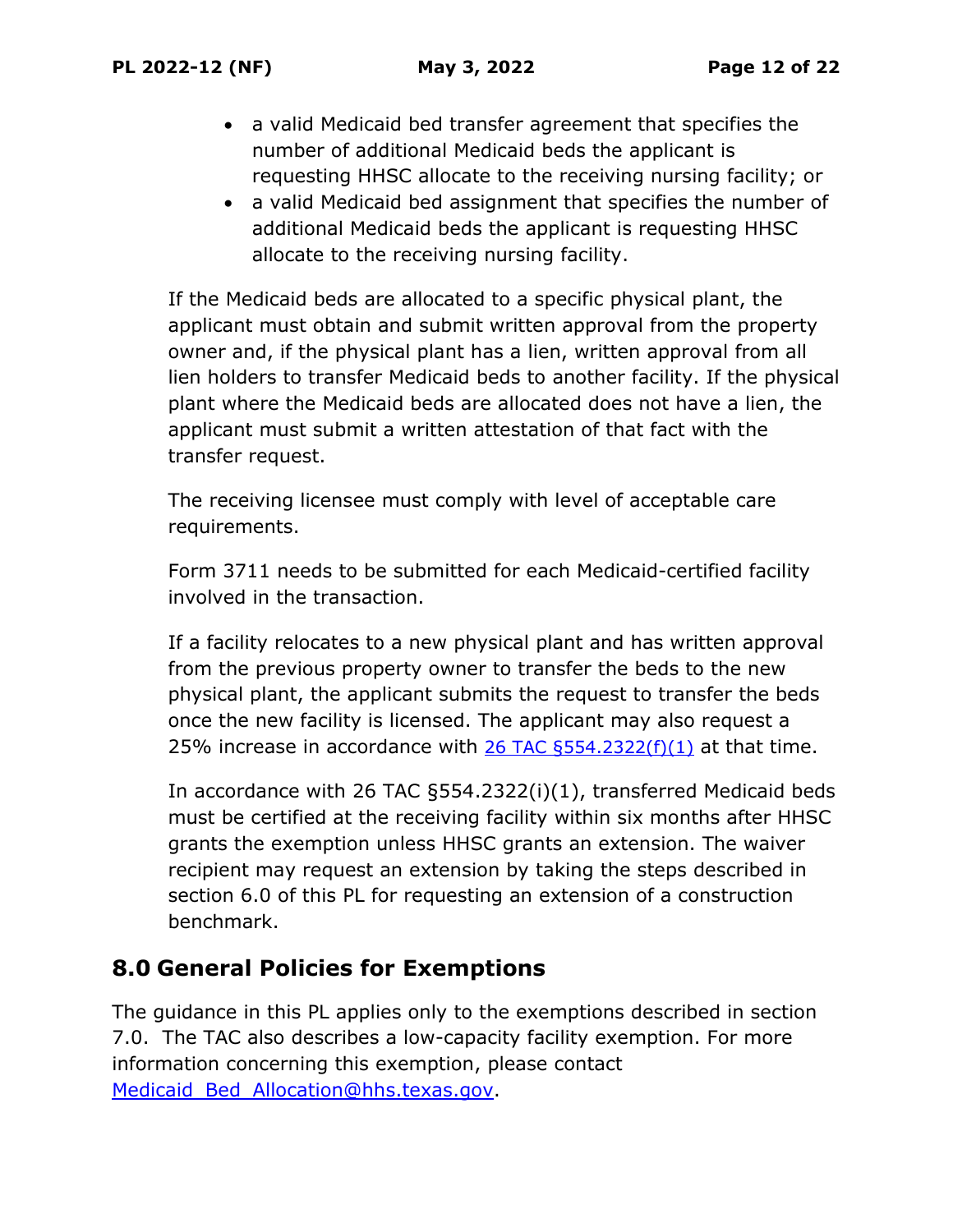All applicants for exemptions, except for applicants for a spend-down Medicaid bed exemption, must comply with level of acceptable care requirements.

To apply for a replacement exemption, an applicant must submit a request via email to Medicaid Bed Allocation@hhs.texas.gov. The recipient of a replacement exemption must meet the construction benchmarks described in section 6.0 of this PL.

- To apply for a high-occupancy exemption or a non-certified nursing facility exemption, an applicant must submit Form 3711.
- To apply for a transfer exemption, each Medicaid-certified nursing facility involved in the transfer must submit a Form 3711.
- To apply for a spend-down Medicaid bed exemption, an applicant must submit Form 3712.
- The forms may be submitted to Licensing and Credentialing via email to Medicaid Bed Allocation@hhs.texas.gov .

# **9.0 Requests for Medicaid Bed Changes**

CMS' authority to regulate bed size changes in a SNF or a NF is based on the authority to ensure compliance with the provider agreement. CMS has provided additional guidance regarding the designation of Medicaid distinct parts in Section 3202 of the [State Operations Manual.](https://www.cms.gov/regulations-and-guidance/guidance/manuals/downloads/som107c03pdf.pdf)

## **9.1 Definitions**

In all cases, the facility must maintain up-to-date records specifying the location of all licensed beds with Medicare or Medicaid status. The facility must be able to immediately identify the location of all beds with Medicare or Medicaid status on request of HHSC staff or staff of any other authorized regulatory agency. The facility must also maintain these same records for Medicaid billing purposes.

## **Distinct Parts**

The term distinct part refers to a portion of a facility that is certified to provide either Medicare or Medicaid services or both. A distinct part must be physically distinguishable from the larger institution and fiscally separate for cost-reporting purposes. The distinct part must consist of all beds within the designated area. The distinct part can be a wing, a separate building, a floor, a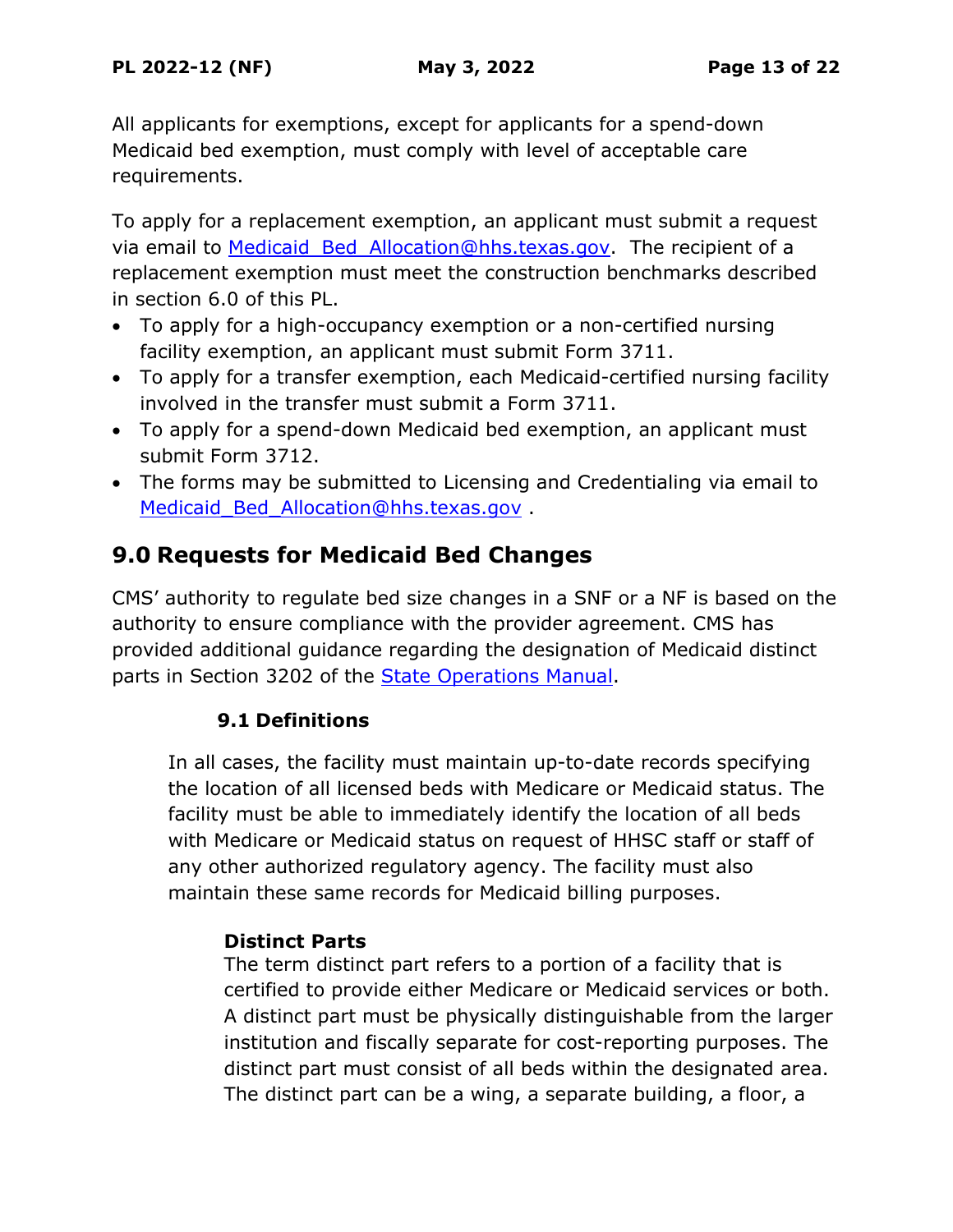hallway or one side of a corridor. Also, the distinct part does not have to be confined to a single location within the institution or institutional complex's physical plant. It may, for example, consist of several floors or wards in a single building, or floors or wards that are located throughout several different buildings within the same institutional complex. Even when a distinct part consists of several floors or wards in a single building, or floors or wards that are located throughout several different buildings within the same institutional complex, it is a single distinct part.

#### **Fully Participating**

An institution is fully participating when all beds within the institution or institutional complex are certified to participate in either the Medicare or Medicaid program, or both. For example, an institution has four wings that consist of 25 beds each for a total of 100 licensed beds. Three contiguous wings that contain 75 beds are dually participating (i.e., participating in Medicare and Medicaid). The fourth wing, which consists of 25 beds, is only certified to participate in Medicare. In this instance, the institution is fully participating for purposes of Medicare (i.e., all 100 beds) and a distinct part for purposes of Medicaid (i.e., 75 beds).

#### **Dually Participating**

A bed that is both Medicare (SNF) and Medicaid (NF) certified is a dually participating (SNF/NF) bed.

#### **Medicare Distinct Parts**

All facilities in Texas have the option to become fully participating in Medicare or establish a distinct part of the facility that is Medicare certified. Facilities that elect not to become fully participating in Medicare will be required to adhere to the alldistinct part requirements.

#### **Medicaid Distinct Parts**

Not all facilities in Texas have the option to become fully participating in Medicaid as they do for Medicare. The number of Medicaid-certified beds in each facility is limited or restricted, due to the Medicaid nursing facility bed certification and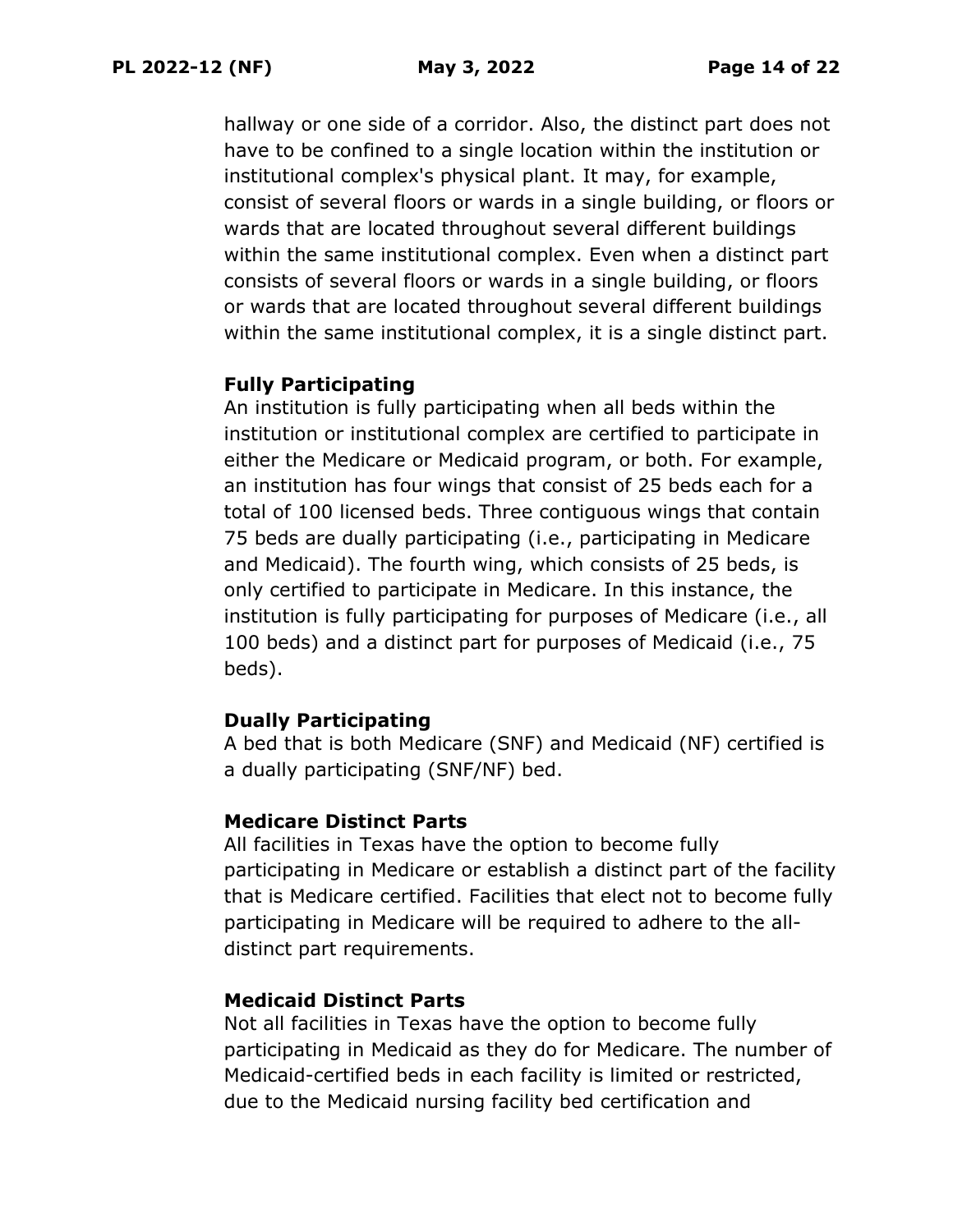decertification requirements mandated by state legislation in Texas. *See* Texas Human Resources [Code §32.0213.](https://statutes.capitol.texas.gov/Docs/HR/htm/HR.32.htm) The rules implementing these requirements are found at 26 TAC §554.2322. Because of the Medicaid bed allocation restrictions, many facilities have licensed nursing facility beds that cannot be Medicaid certified. Consequently, the facility cannot elect to fully participate in Medicaid. Medicaid distinct parts in Texas nursing facilities are frequently created based on mandated bed limitations and are not based on facility choice. Facilities that are not fully participating in Medicaid must comply with the requirements in section 9.1.5.1 of this PL.

#### **9.1.5.1 Movement of Medicaid Bed Status**

No current Medicaid resident will be required to relocate merely to adhere to the distinct part requirements. When it is to the resident's benefit to move the Medicaid status of an eligible bed to the resident's current location rather than move the Medicaid resident to the vacant Medicaid bed, the bed status should be moved to the resident. Facility residents that become Medicaideligible but are not residents within the prospective Medicaid distinct part should be allowed to continue residing in their current location.

Moving the Medicaid status of a bed to another licensed bed within the nursing facility is permissible and need not be reported to HHSC. However, at no time may the number of beds designated by the facility to have Medicaid status exceed the number of Medicaid beds certified.

Moving the Medicaid (NF) status into or out of a dually participating (SNF/NF) bed is also permissible and need not be reported to HHSC as long as the conditions of the previous paragraph are met. HHSC acknowledges that a by-product of the above procedures in facilities with Medicare and Medicaid distinct parts, is that the number of beds that are dually certified (SNF/NF) will periodically increase or decrease as the NF status of beds is moved into and out of beds in the Medicare distinct part of the facility. Additionally, in facilities that are fully participating in Medicare but also have a Medicaid distinct part,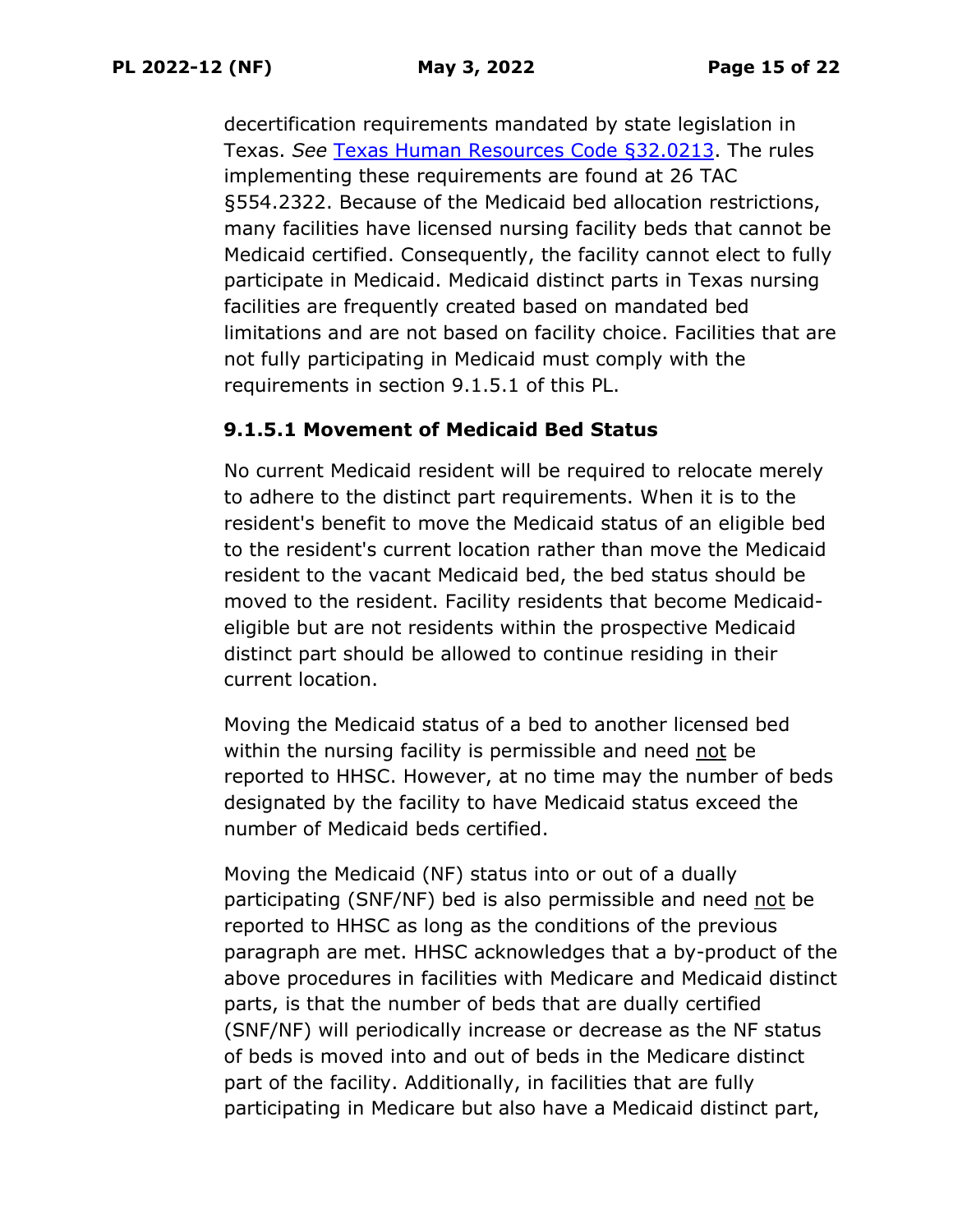the location of dually certified beds will change as the Medicaid status of beds is periodically moved throughout the Medicare facility. However, the facility must continue to comply with all distinct part requirements related to the Medicare (SNF) distinct part. This includes the prohibition of changing the size or location of the Medicare distinct part without prior approval from HHSC. These procedures are described in the following sections.

#### **9.2 Requests for Changes in Bed Size**

A change in bed size, for the purpose of this policy, constitutes an increase or decrease in the size of a facility's Medicare or Medicaid distinct part or both. A certified nursing facility may change the size of its distinct part up to two times per cost-reporting year. Facilities may submit only one request for a change in bed size at a time. Two decreases in bed size within the same cost-reporting year will not be permitted. Facilities that undergo a change of ownership or change their cost-reporting year are not exempt from the following bed change procedures:

- Requests for changes in bed allocation must be received in HHSC state office 45 calendar days before:
	- o the first day of the facility's cost-reporting year, if the effective date will be on the first day of the cost reporting year; **or**
	- $\circ$  the first day of a single cost-reporting quarter within the same cost-reporting year, if the effective date will be on the first day of the designated cost-reporting quarter.

**Note**: For a facility to change the allocation of its distinct part up to two times per cost-reporting year, the first request must be received by HHSC 45 calendar days before the first day of the cost-reporting year; otherwise, only one change in bed size can be made for that year.

The request must be accompanied by current and proposed floor plans and lists that identify current and proposed bed configurations, in order to determine whether the proposed change conforms to rules for distinct part certification or full participation, whichever applies. Lists identifying bed configurations must include ALL beds in the facility, not just those being changed.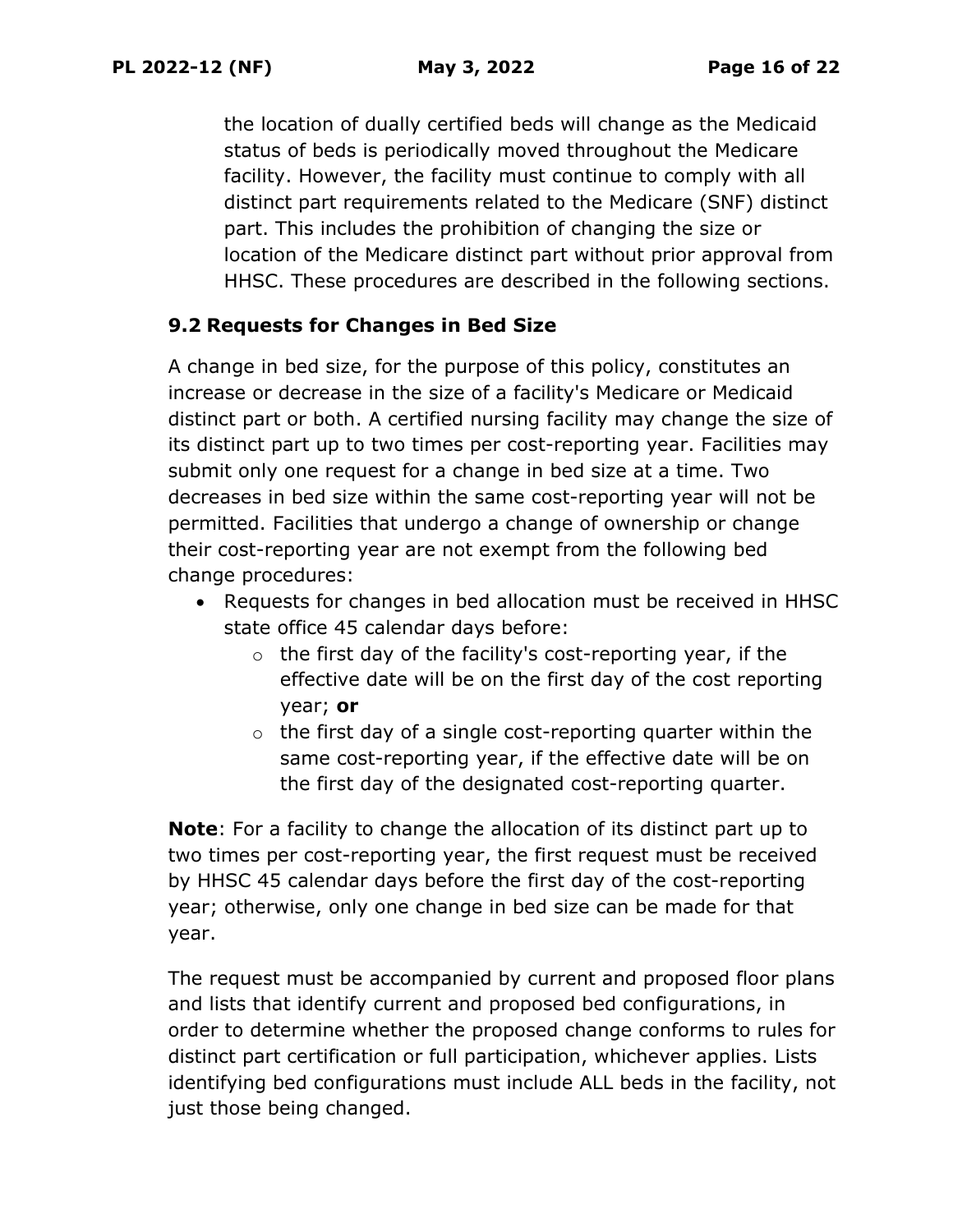The request must also include a reference to the facility's costreporting year. If there has been a change in the cost-reporting year, submit a copy of the fiscal intermediary's letter approving the change.

HHSC cannot approve a request for a change in bed size on a retroactive basis; changes are made on a prospective basis only. HHSC will consider an exception to this on a case-by-case basis. Licensing and Credentialing is responsible for advising the Medicare Administrative Contractor (MAC) and updating ASPEN of any approved changes in bed allocation.

## **9.3 Exceptions**

There are certain situations which warrant an exception to the policy. Even if a facility has been approved for changes in bed size in accordance with the policies above, the facility may be granted an additional change in bed size on the basis of one of the following situations:

- Life Safety Code (LSC) Requirements An exception may be granted if the request is to reduce the total bed capacity to avoid being out of compliance with LSC requirements (e.g., a portion of the facility was damaged by severe weather). To meet LSC requirements, the proposed bed configuration must be separated from the rest of the facility by a two-hour fire wall, so that there is no danger of a fire spreading from other parts of the facility. In this case, the proposed reduction in size of the distinct part may be established with an effective date requested by the facility. However, the effective date may not be earlier than the date an LSC surveyor has verified that a two-hour fire wall exists. If the reason for the request is to avoid noncompliance with LSC requirements, then the LSC staff must perform a full survey.
- Elimination of Distinct Part An exception may be granted if a facility wants to become fully participating. If this is the case, the facility cannot return to distinct part certification until, at the earliest, the beginning of its next cost reporting year.
- Enlargement Through Construction, Purchase, or Lease of Additional Space - An exception may be granted if the facility requests to increase the size of the distinct part to include space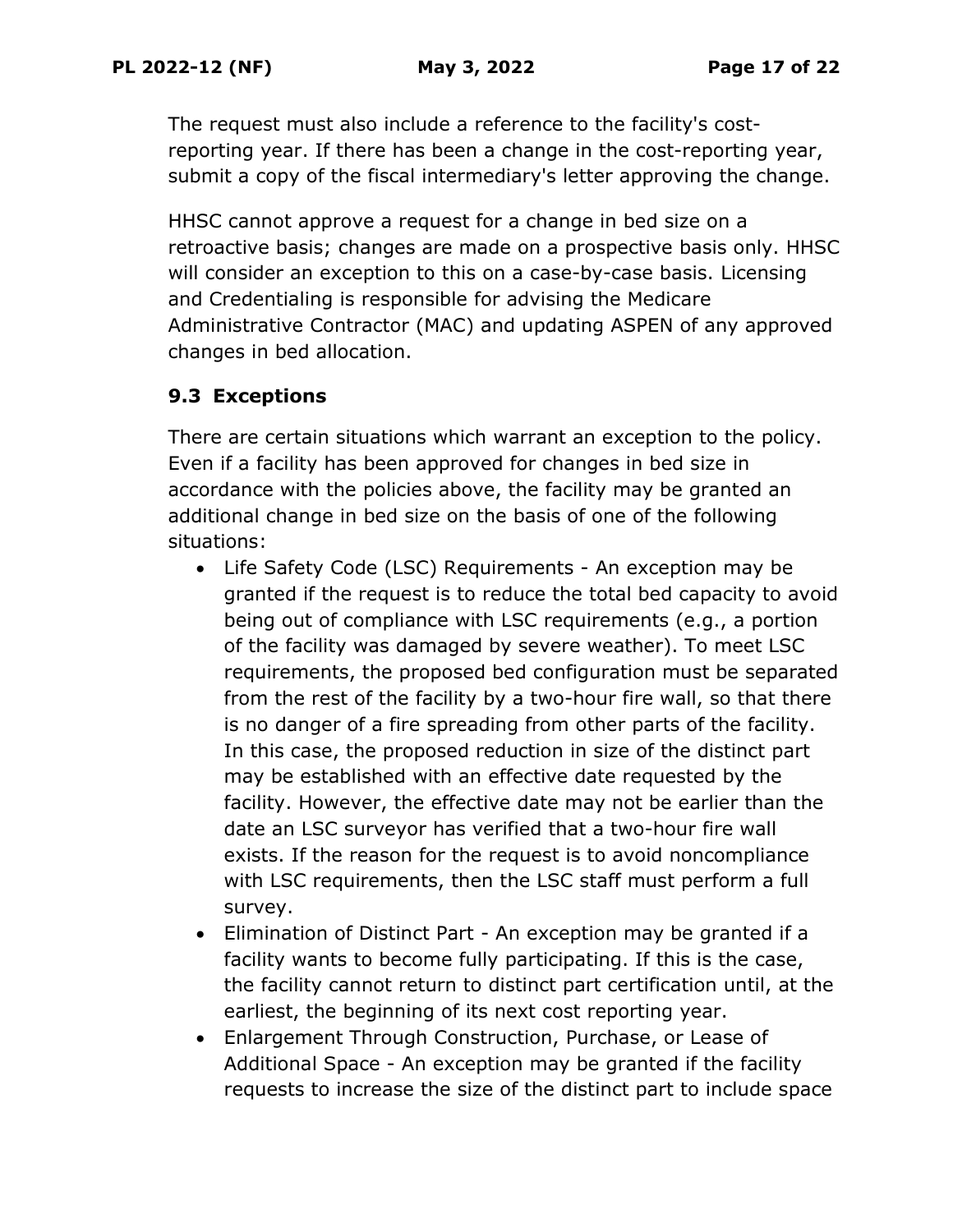acquired through new construction, purchase or lease (e.g., constructing a new wing, purchasing an adjacent building or leasing a floor in a hospital).

#### **9.4 Requests for Changes in Designated Bed Locations**

For the purpose of this policy, a change in designated bed locations refers to a change in the location of beds without a change in the number of beds in the facility's distinct parts.

A facility may request a change in designated bed locations if both of the following apply:

- there is no change in the number of beds certified to participate in the Medicare or Medicaid program; and
- HHSC receives the request at least 30 calendar days before the actual change to the bed location(s).

The facility must submit current and proposed floor plans and lists that identify current and proposed bed configurations. HHSC will review these documents to determine whether the proposed change conforms with rules. HHSC must approve the request before the facility makes the change. No changes may be made on a retroactive basis.

When requesting bed location changes, facilities must adhere to notification requirements in  $42$  CFR  $483.10(q)(14)(iii)(A)$ , and residents' rights requirements in [42 CFR 483.10\(e\)\(7\).](https://www.ecfr.gov/current/title-42/chapter-IV/subchapter-G/part-483/subpart-B/section-483.10) Furthermore, facilities must also adhere to rules on Medicaid nursing facility bed allocation requirements in [26 TAC §554.2322](https://texreg.sos.state.tx.us/public/readtac$ext.TacPage?sl=R&app=9&p_dir=&p_rloc=&p_tloc=&p_ploc=&pg=1&p_tac=&ti=26&pt=1&ch=554&rl=2322) of the "Nursing Facility Requirements for Licensure and Medicaid Certification."

To request a bed location change, submit Form 3711, [Request for Bed](https://www.hhs.texas.gov/sites/default/files/documents/laws-regulations/forms/3711/3711.pdf)  [Changes and Bed Relocation,](https://www.hhs.texas.gov/sites/default/files/documents/laws-regulations/forms/3711/3711.pdf) to

Mediciad Bed Allocation@hhs.texas.gov . Please use this form to list and identify current and proposed bed configurations and submit it to HHSC with all accompanying information. For any bed location change request to be considered complete, HHSC must receive all accompanying information with the request. HHSC will not process incomplete requests.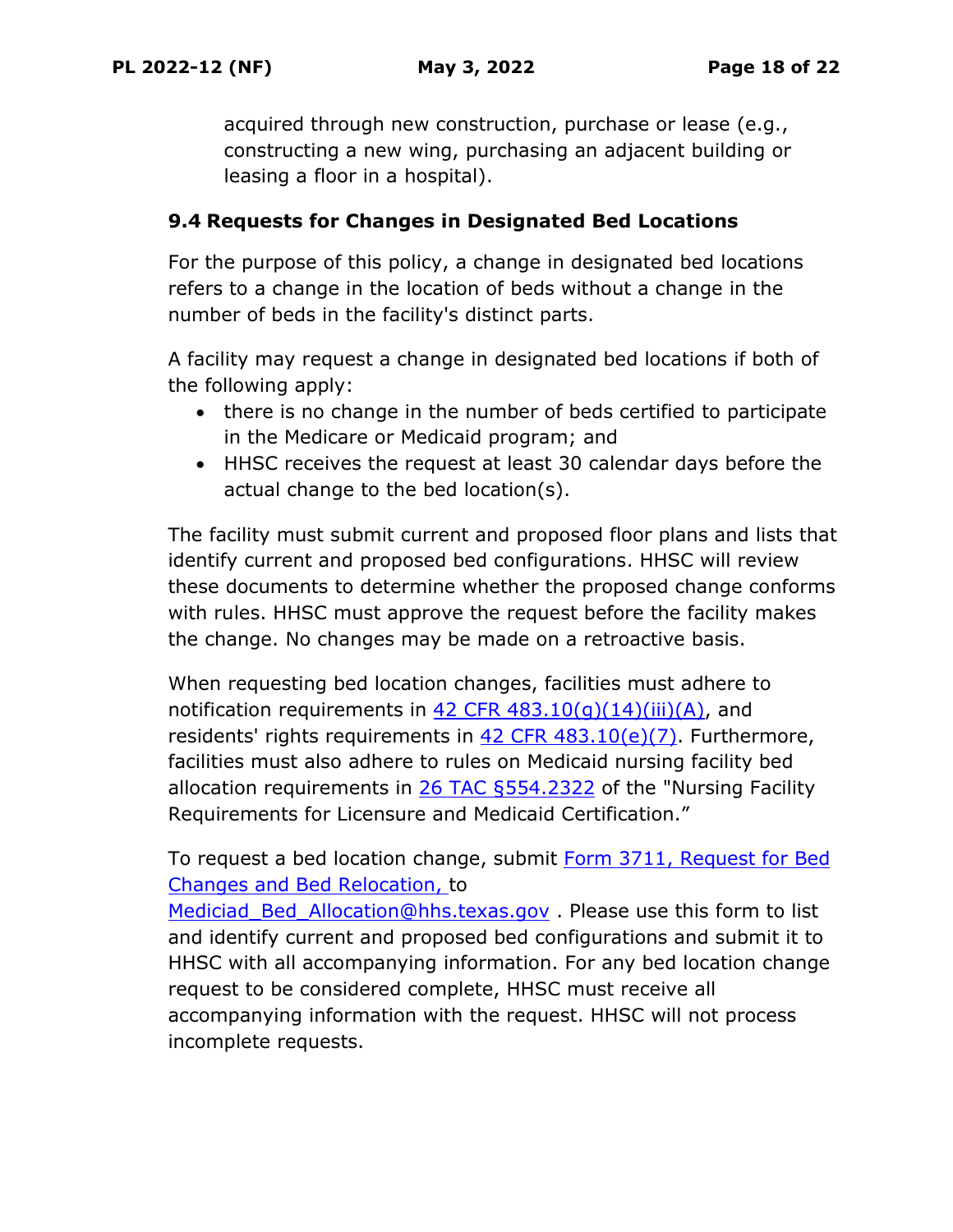# **10.0 Informal Review**

The informal review rules are found at  $26$  TAC  $\S$ 554.2322(k). An applicant for a waiver or exemption, a Medicaid-certified nursing facility that has been denied an increase in its Medicaid bed allocation, or a Medicaid-certified nursing facility that was subject to a decertification or de-allocation of Medicaid beds may request an informal review of HHSC's actions regarding the bed allocations. A NF must request an informal review in writing within 30 days of the date referenced on the notification of HHSC's proposed action. The informal review request must include all information, documentation, or evidence that forms the basis of the informal review.

# **11.0 Withdrawal from Medicaid**

A facility may voluntarily terminate from Medicaid participation in accordance with [26 TAC §554.2310.](https://texreg.sos.state.tx.us/public/readtac$ext.TacPage?sl=R&app=9&p_dir=&p_rloc=&p_tloc=&p_ploc=&pg=1&p_tac=&ti=26&pt=1&ch=554&rl=2310)

## **11.1 Withdrawal from Medicaid Without Closing**

If a facility decides to withdraw from Medicaid but continues to provide nursing facility services, the facility must notify HHSC of the withdrawal date and provide a list of all current residents as of the day before the date of withdrawal. As of the withdrawal date, the facility may no longer accept new Medicaid residents. However, the facility may not use the withdrawal as a reason to transfer or discharge a resident who was residing in the facility on the day before the effective date of the withdrawal. The facility can only move a resident from a Medicaid certified bed to a non-certified bed with the voluntary consent of the resident or the resident's representative. The facility cannot make a Medicaid resident or any other resident living in the facility the day before the facility withdraws from Medicaid waive his or her right to apply for Medicaid in the future. The withdrawal process is not complete until every resident at the nursing facility the day before the withdrawal effective date is no longer a resident of the nursing facility, regardless of their Medicaid status on that date. Until the withdrawal process is complete, the facility must maintain a minimum of five Medicaid beds.

A nursing facility that withdraws from Medicaid but continues to provide nursing facility services cannot place the Medicaid beds in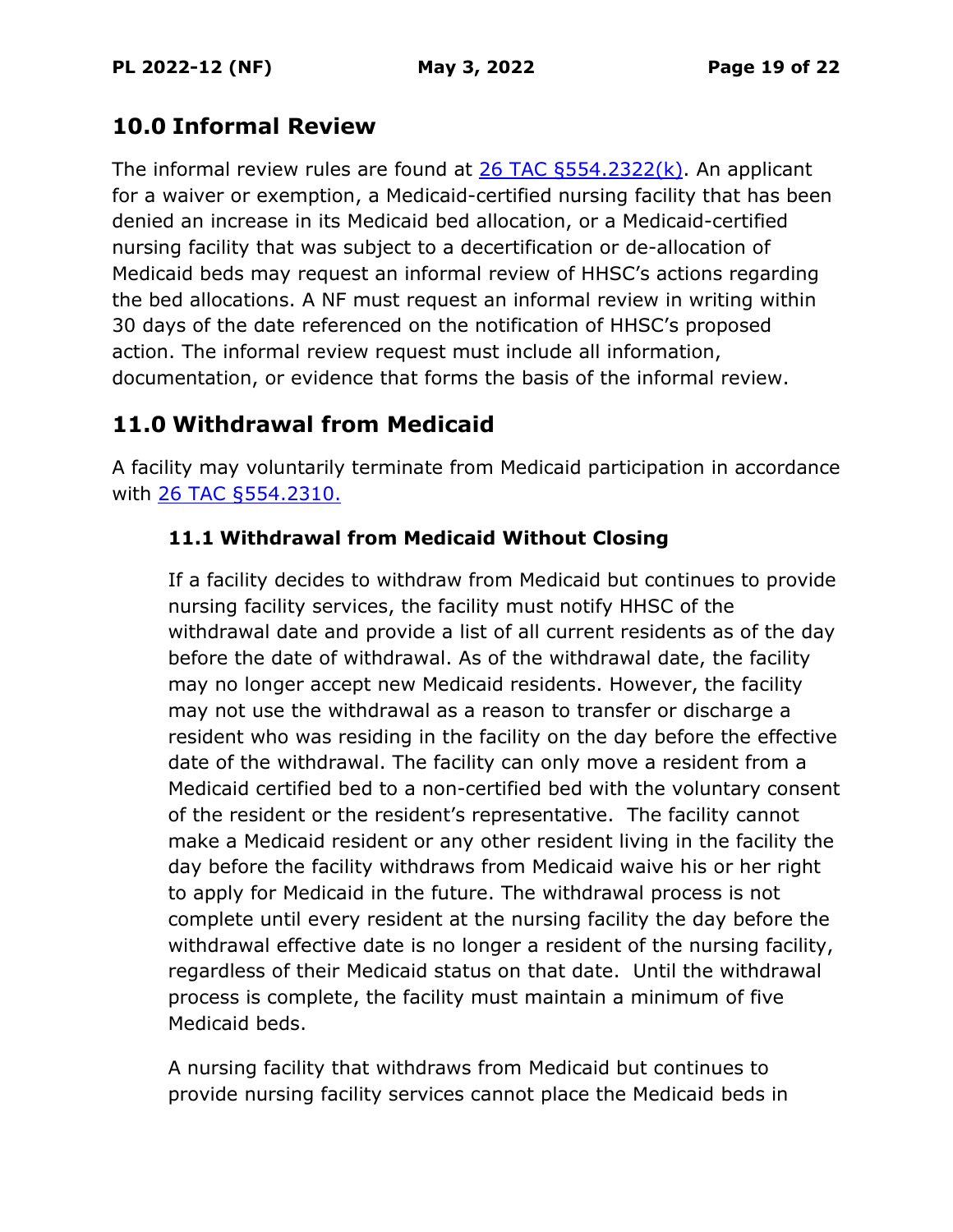replacement status. The replacement exemption is for the construction of a new facility only. Medicaid beds can be transferred to another existing facility in the same county. The property owner must notify HHSC of its intended future use of the Medicaid beds within 90 days after ceasing to participate in Medicaid as required by 26 TAC §554.2322(j)(4). Medicaid beds in a facility that has initiated the Medicaid withdrawal process will not be subject to the annual decertification process.

#### **11.2 Withdrawal from Medicaid due to Closure**

The property owner of a nursing facility that closes must inform HHSC in writing of the intended future use of the Medicaid beds within 90 days after closure. Unless the Medicaid beds will be used for a replacement nursing facility under a replacement exemption, the allocated beds must be re-certified within 12 months of the date the Medicaid contract was terminated. HHSC may de-allocate Medicaid beds for failure to meet these requirements.

# **12.0 De-allocation**

The de-allocation rules are found at  $26$  TAC  $6554.2322(i)(5)$ . HHSC may review Medicaid bed occupancy rates annually to de-allocate and decertify unused Medicaid beds. Medicaid beds will be de-allocated and decertified in facilities that have an average occupancy rate below 70 percent. Deallocated beds cannot be placed in replacement or transferred to another facility.

HHSC decertifies and de-allocates Medicaid beds granted through a Alzheimer's waiver, state veterans home waiver, criminal justice waiver, teaching nursing facility waiver or small house waiver if HHSC determines the facility in which the beds are located does not continue to meet the waiver requirements under which the beds were awarded.

# **13.0 Monthly Occupancy Reporting**

The monthly occupancy report rules can be found at [26 TAC §554.2322\(l\).](https://texreg.sos.state.tx.us/public/readtac$ext.TacPage?sl=T&app=9&p_dir=F&p_rloc=203285&p_tloc=74390&p_ploc=59590&pg=6&p_tac=&ti=26&pt=1&ch=554&rl=2322) Each month, HHSC requires nursing facilities who participate in the Medicaid program to report on occupied Medicaid bed days, census of the licensed beds, and children under the age 22 no later than the 5th day of the month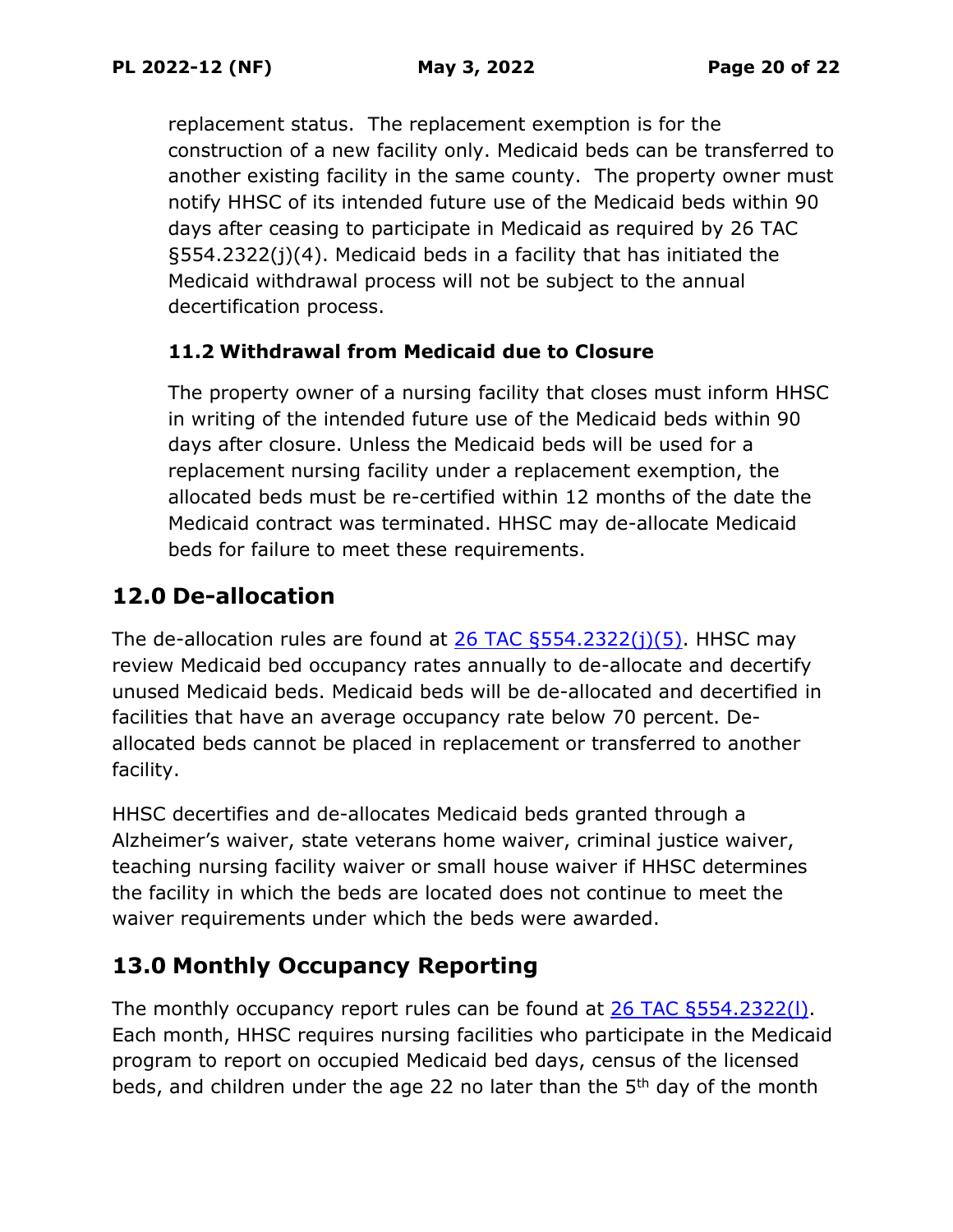for the previous month's census. Monthly Medicaid occupancy reporting instructions can be found [here.](https://hhs.texas.gov/sites/default/files/documents/doing-business-with-hhs/provider-portal/long-term-care/nf/med-occupancy-instructions-02-26-2018.pdf) Previous occupancy reports are made available on the [HHSC website.](https://hhs.texas.gov/doing-business-hhs/provider-portals/long-term-care-providers/nursing-facilities/medicaid-occupancy-reports) Failure to submit occupancy data by the 5<sup>th</sup> day of the month may result in a vendor hold.

## **13.1 Changes to Monthly Occupancy Data**

If a NF needs to change submitted occupancy data, the NF must submit a request to HHSC via email to [MedOccupancy@hhs.texas.gov](mailto:MedOccupancy@hhs.texas.gov) and must include supporting documentation, such as the facility census report, in order for the change to be approved and the facility's occupancy data to be updated. If the submitted documentation supports the occupancy data change, HHSC will make the change.

## **13.2 Validation of Monthly Occupancy Data**

HHSC is required to validate monthly occupancy data through riskbased sampling of the data submitted. If chosen as part of the sample, the facility is required to submit supporting documentation, such as the facility's census report, for both the current month and the previous month's occupancy data. Failure to submit the supporting documentation within five business days may result in a vendor hold.

# **14.0 Background/History**

Based on recent feedback from external stakeholders, HHSC is issuing this guidance to clarify the process related to Medicaid bed allocation waiver applications.

## **15.0 Resources**

[26 TAC §554.2322](https://texreg.sos.state.tx.us/public/readtac$ext.TacPage?sl=R&app=9&p_dir=&p_rloc=&p_tloc=&p_ploc=&pg=1&p_tac=&ti=26&pt=1&ch=554&rl=2322)

[Form 3709: Medicaid Bed Waiver Application](https://hhs.texas.gov/laws-regulations/forms/3000-3999/form-3709-medicaid-bed-waiver-application-nursing-facilities)

Form 3711: [Request for Bed Changes and Bed Relocation](https://www.hhs.texas.gov/sites/default/files/documents/laws-regulations/forms/3711/3711.pdf)

[Form 3712: Temporary Medicaid Spend-Down Bed Request](https://www.hhs.texas.gov/sites/default/files/documents/laws-regulations/forms/3712/3712.pdf)